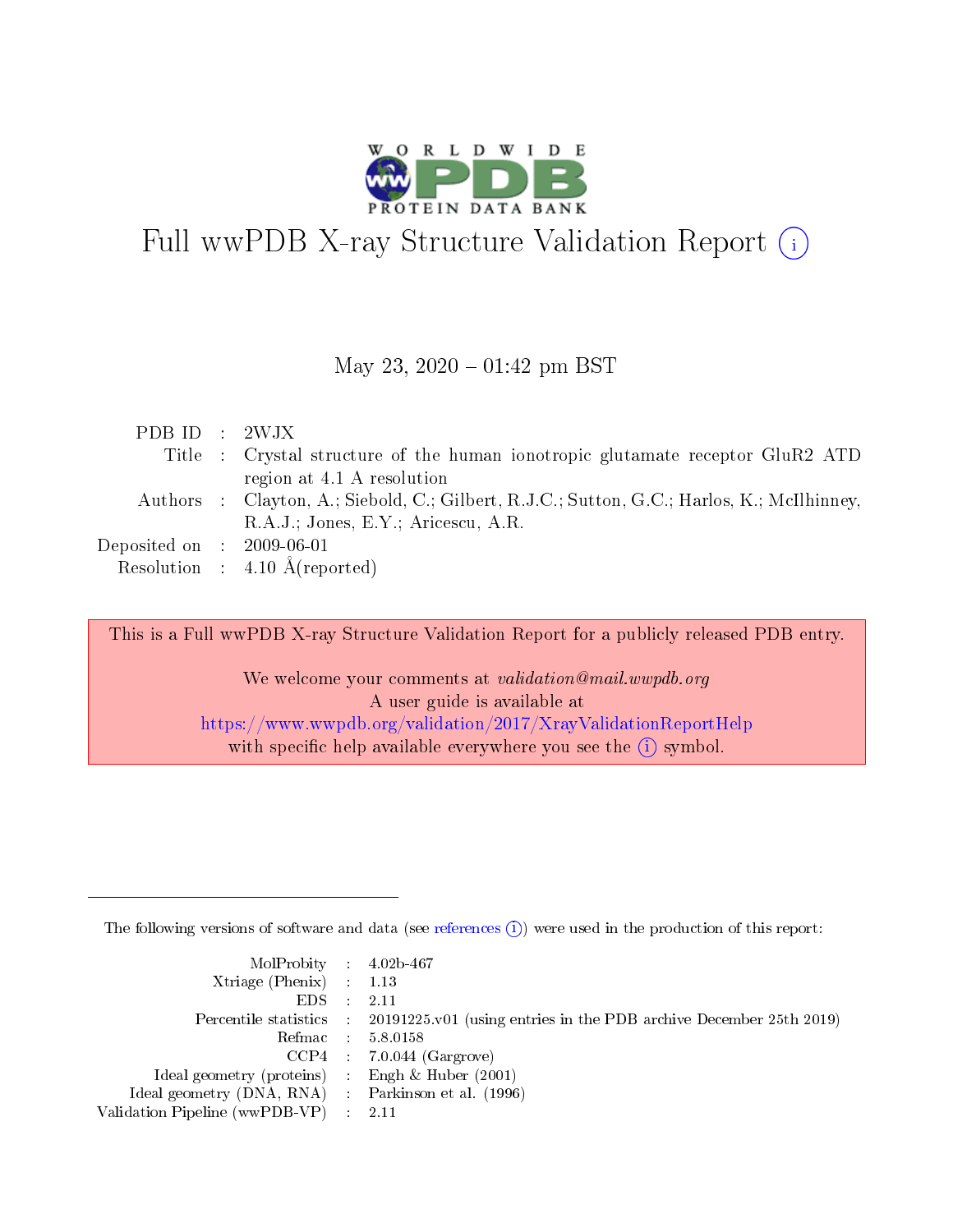# 1 [O](https://www.wwpdb.org/validation/2017/XrayValidationReportHelp#overall_quality)verall quality at a glance  $(i)$

The following experimental techniques were used to determine the structure: X-RAY DIFFRACTION

The reported resolution of this entry is  $4.10 \text{ Å}.$ 

Percentile scores (ranging between 0-100) for global validation metrics of the entry are shown in the following graphic. The table shows the number of entries on which the scores are based.



| Metric                | Whole archive        | <b>Similar resolution</b>                                 |  |  |
|-----------------------|----------------------|-----------------------------------------------------------|--|--|
|                       | $(\#\text{Entries})$ | $(\#\text{Entries}, \text{resolution range}(\text{\AA}))$ |  |  |
| $R_{free}$            | 130704               | $1193(4.50-3.70)$                                         |  |  |
| Clashscore            | 141614               | $1003(4.44-3.76)$                                         |  |  |
| Ramachandran outliers | 138981               | $1005(4.48-3.72)$                                         |  |  |
| Sidechain outliers    | 138945               | $1199(4.50-3.70)$                                         |  |  |

The table below summarises the geometric issues observed across the polymeric chains and their fit to the electron density. The red, orange, yellow and green segments on the lower bar indicate the fraction of residues that contain outliers for  $\geq=3$ , 2, 1 and 0 types of geometric quality criteria respectively. A grey segment represents the fraction of residues that are not modelled. The numeric value for each fraction is indicated below the corresponding segment, with a dot representing fractions  $\epsilon = 5\%$ 

| $\text{Mol}$ | $\mid$ Chain $\mid$ Length | Quality of chain |     |                 |  |  |
|--------------|----------------------------|------------------|-----|-----------------|--|--|
|              | 388                        | 67%              | 23% | $\cdot$ 6%      |  |  |
|              | 388                        | 70%              | 22% | 6%<br>$\bullet$ |  |  |
|              | 388                        | 72%              | 19% | $\cdots 6\%$    |  |  |

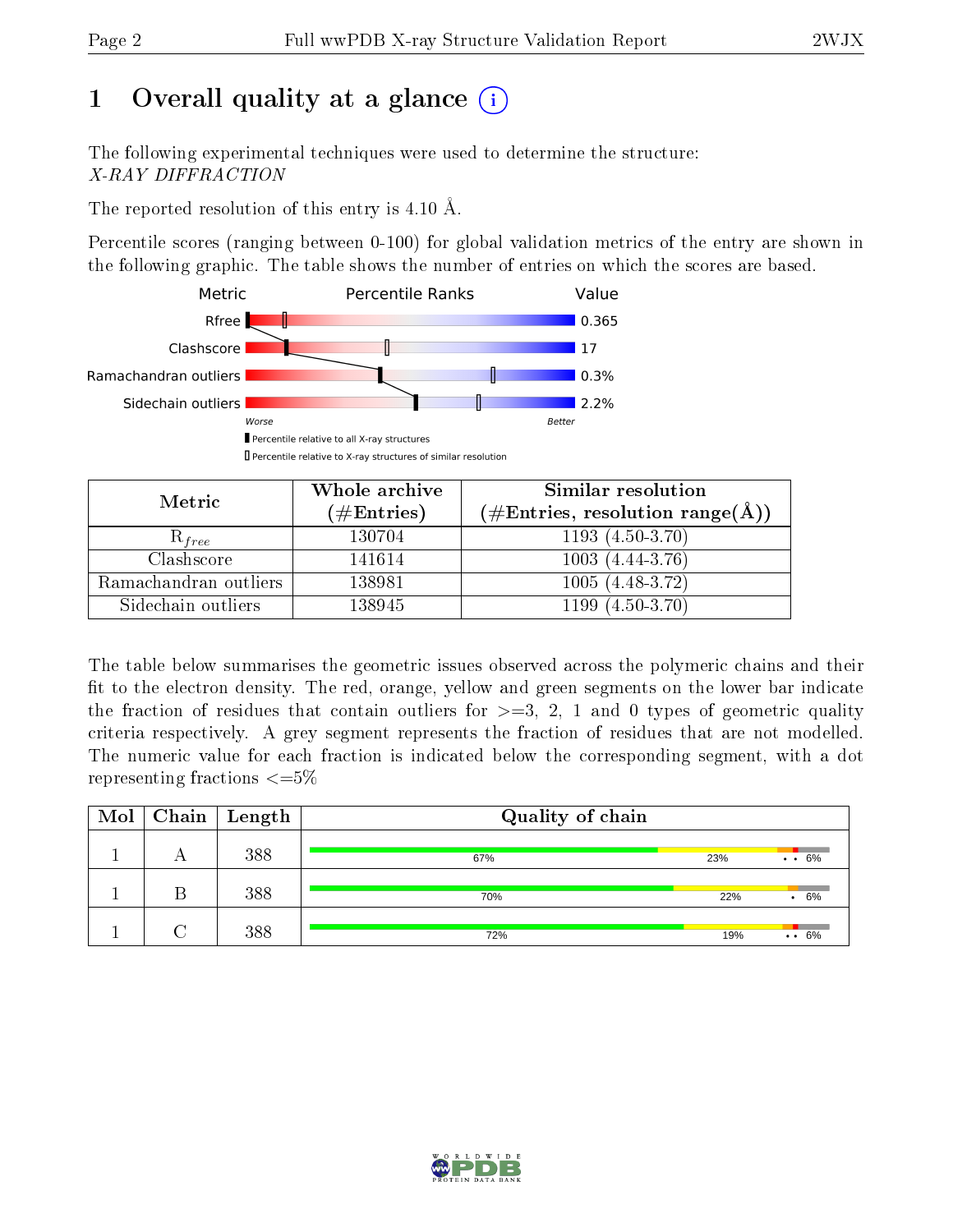# 2 Entry composition  $(i)$

There is only 1 type of molecule in this entry. The entry contains 8706 atoms, of which 0 are hydrogens and 0 are deuteriums.

In the tables below, the ZeroOcc column contains the number of atoms modelled with zero occupancy, the AltConf column contains the number of residues with at least one atom in alternate conformation and the Trace column contains the number of residues modelled with at most 2 atoms.

| Mol | Chain | Residues | Atoms |               |     |                  |    |  | $ZeroOcc \mid AltConf \mid$ | $\operatorname{Trace}$ |
|-----|-------|----------|-------|---------------|-----|------------------|----|--|-----------------------------|------------------------|
|     |       | 363      | Total | $\mathcal{C}$ |     |                  | S  |  |                             |                        |
|     |       |          | 2902  | 1852          | 489 | 551              | 10 |  |                             |                        |
|     |       | 363      | Total | $\rm C$       | N   |                  | S  |  |                             |                        |
|     |       |          | 2902  | 1852          | 489 | 551              | 10 |  |                             |                        |
|     |       |          | Total | $\mathbf C$   | N   | $\left( \right)$ | S  |  |                             |                        |
|     |       | 363      | 2902  | 1852          | 489 | 551              | 10 |  |                             |                        |

Molecule 1 is a protein called GLUTAMATE RECEPTOR 2.

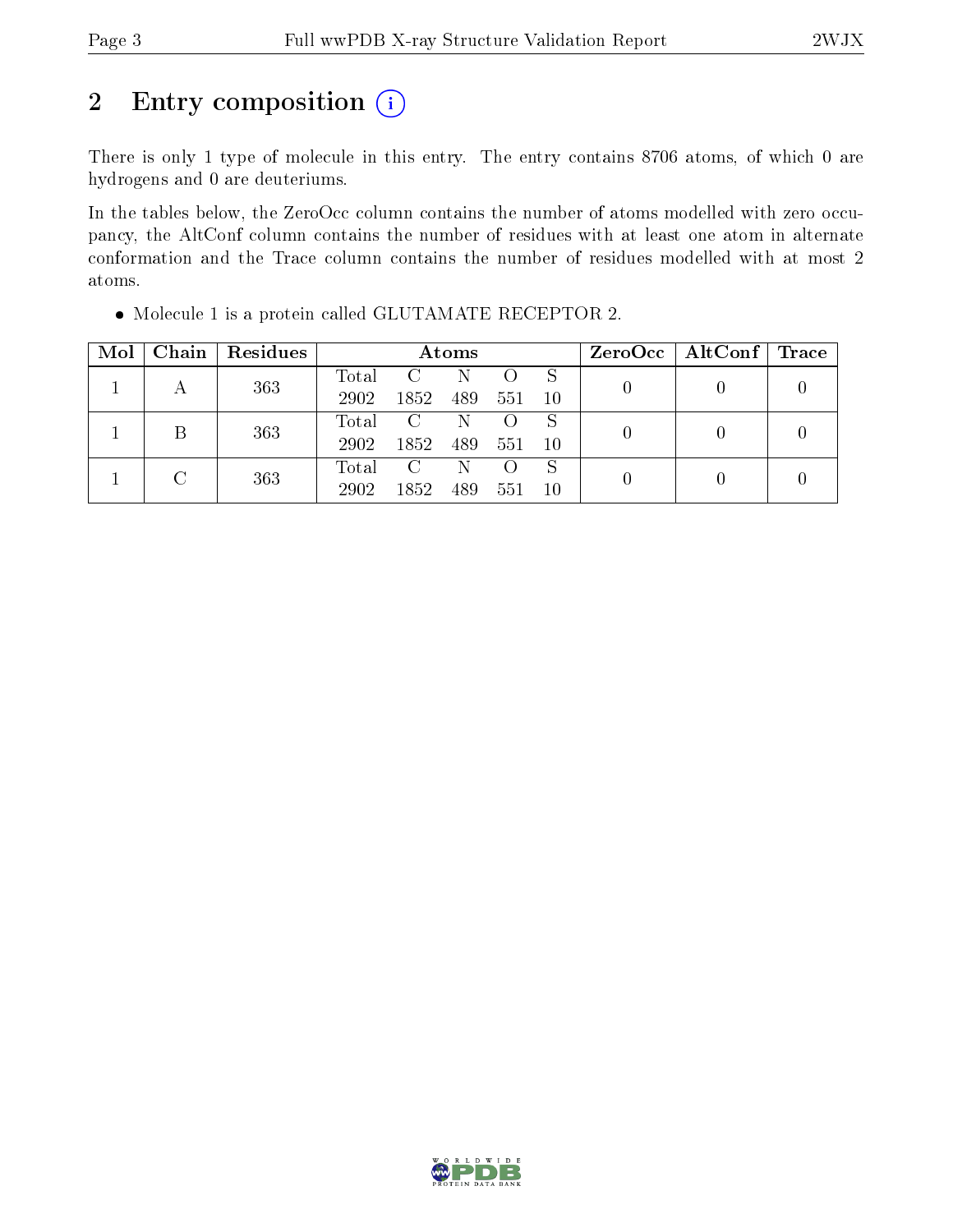# 3 Residue-property plots  $(i)$

These plots are drawn for all protein, RNA and DNA chains in the entry. The first graphic for a chain summarises the proportions of the various outlier classes displayed in the second graphic. The second graphic shows the sequence view annotated by issues in geometry. Residues are colorcoded according to the number of geometric quality criteria for which they contain at least one outlier: green  $= 0$ , yellow  $= 1$ , orange  $= 2$  and red  $= 3$  or more. Stretches of 2 or more consecutive residues without any outlier are shown as a green connector. Residues present in the sample, but not in the model, are shown in grey.



• Molecule 1: GLUTAMATE RECEPTOR 2

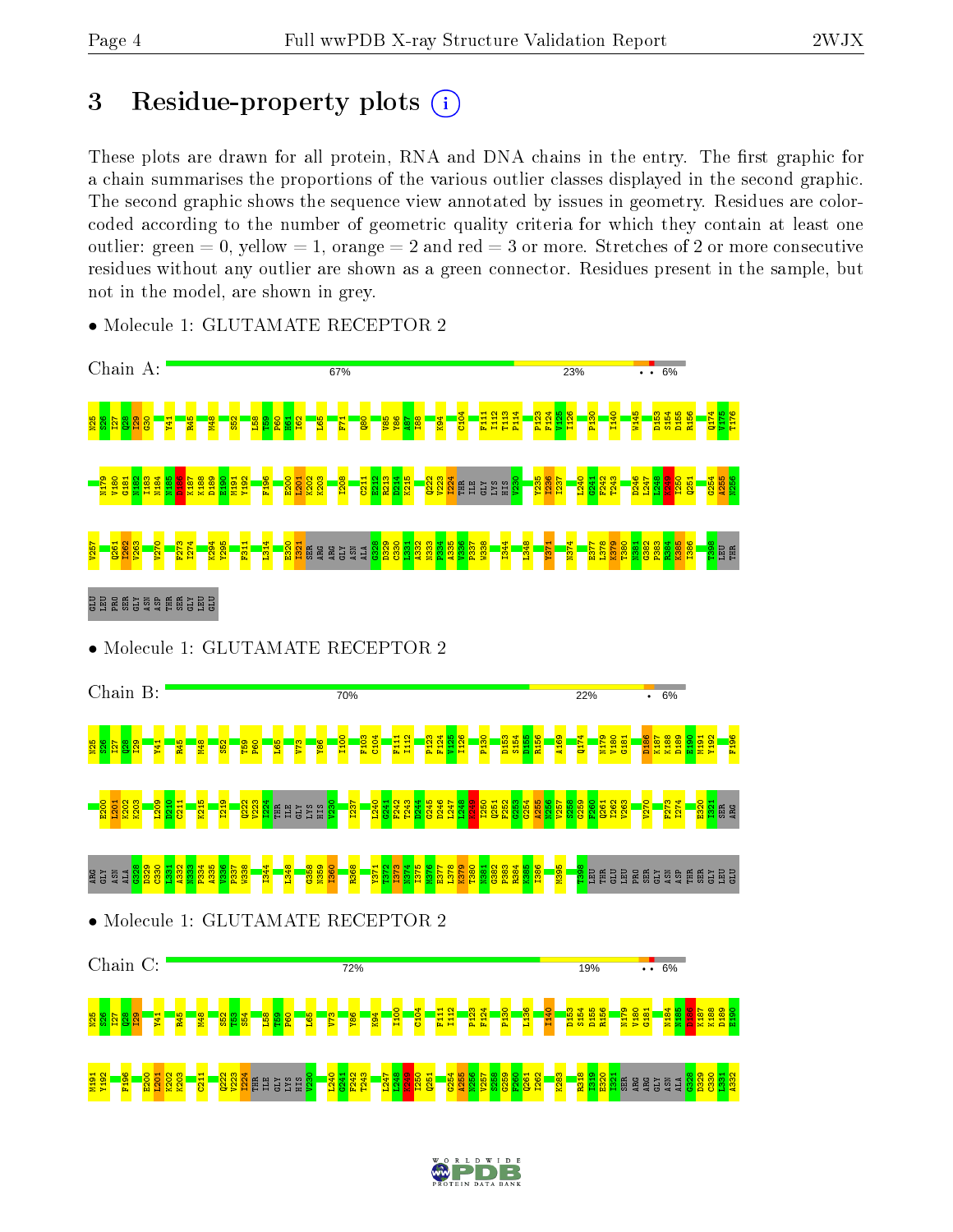# A335 V336 P337 W338 I344 G358 N359 I360 N370 Y371 N374 E377 L378 K379 T380 N381 G382 P383 R384 K385 I386 E391 T398 LEU THR GLU LEU PRO SER GLY ASN ASP THR SER GLY LEU GLU

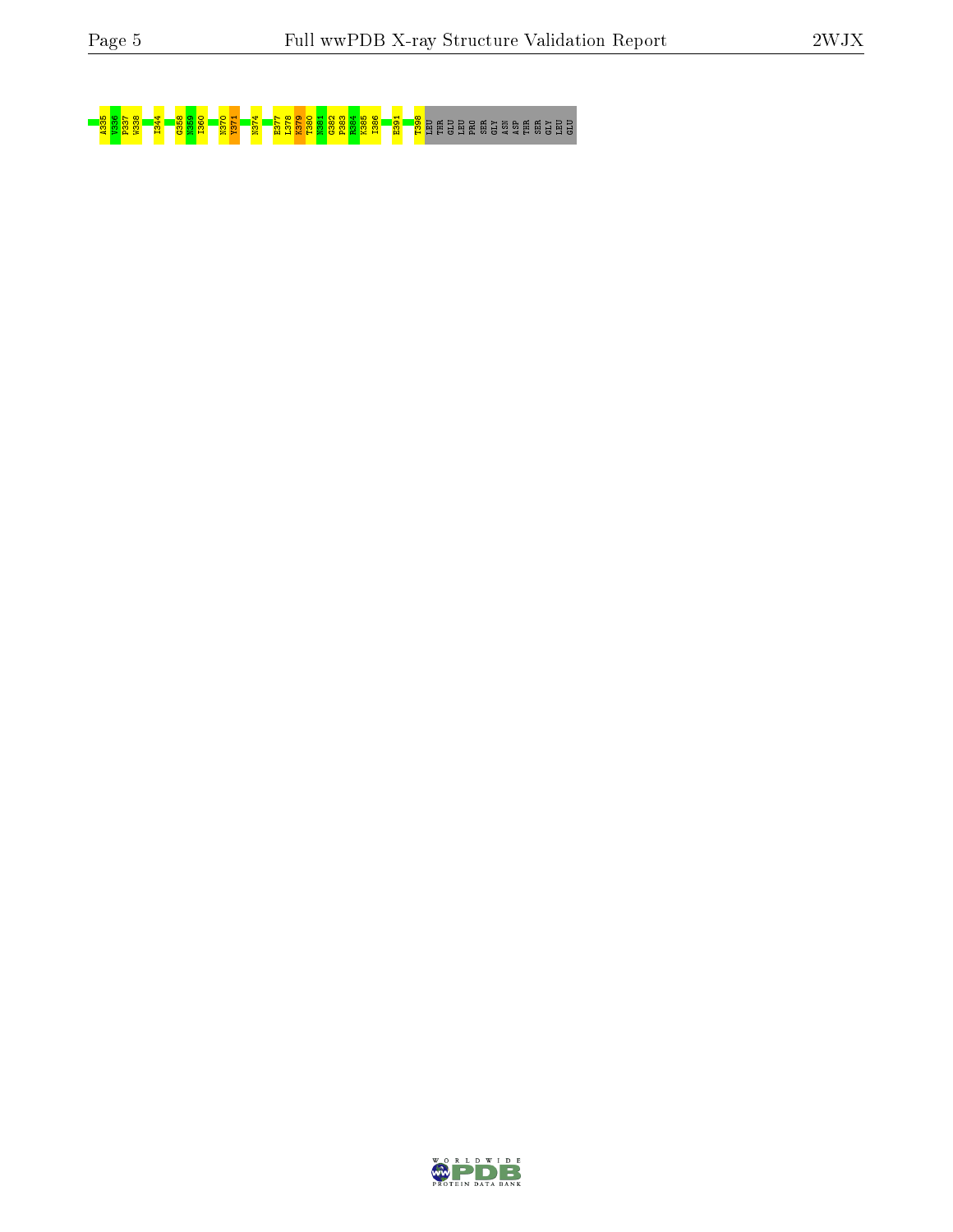# 4 Data and refinement statistics  $(i)$

| Property                                                             | Value                                           | Source     |
|----------------------------------------------------------------------|-------------------------------------------------|------------|
| Space group                                                          | P 43 21 2                                       | Depositor  |
| Cell constants                                                       | 224.25Å 76.98Å<br>224.25Å                       | Depositor  |
| a, b, c, $\alpha$ , $\beta$ , $\gamma$                               | $90.00^\circ$<br>$90.00^\circ$<br>$90.00^\circ$ |            |
| Resolution $(A)$                                                     | $48.38 - 4.10$                                  | Depositor  |
|                                                                      | $48.38 - 4.10$                                  | <b>EDS</b> |
| $\%$ Data completeness                                               | $96.8$ $(48.38 - 4.10)$                         | Depositor  |
| (in resolution range)                                                | $100.0 (48.38 - 4.10)$                          | <b>EDS</b> |
| $R_{merge}$                                                          | 0.12                                            | Depositor  |
| $\mathrm{R}_{sym}$                                                   | (Not available)                                 | Depositor  |
| $\langle I/\sigma(I) \rangle^{-1}$                                   | $5.82$ (at $4.14\text{\AA}$ )                   | Xtriage    |
| Refinement program                                                   | PHENIX (PHENIX.REFINE)                          | Depositor  |
|                                                                      | 0.290<br>0.354<br>$\mathbf{A}$                  | Depositor  |
| $R, R_{free}$                                                        | $0.311$ ,<br>0.365                              | DCC        |
| $R_{free}$ test set                                                  | 802 reflections $(5.03\%)$                      | wwPDB-VP   |
| Wilson B-factor $(A^2)$                                              | 152.3                                           | Xtriage    |
| Anisotropy                                                           | 0.222                                           | Xtriage    |
| Bulk solvent $k_{sol}(e/\mathring{A}^3)$ , $B_{sol}(\mathring{A}^2)$ | $0.30$ , 195.9                                  | <b>EDS</b> |
| L-test for $\overline{\text{twinning}}^2$                            | $< L >$ = 0.49, $< L^2 >$ = 0.32                | Xtriage    |
| Estimated twinning fraction                                          | No twinning to report.                          | Xtriage    |
| $\overline{F_o}, \overline{F_c}$ correlation                         | 0.82                                            | <b>EDS</b> |
| Total number of atoms                                                | 8706                                            | wwPDB-VP   |
| Average B, all atoms $(A^2)$                                         | 215.0                                           | wwPDB-VP   |

Xtriage's analysis on translational NCS is as follows: The largest off-origin peak in the Patterson function is  $2.43\%$  of the height of the origin peak. No significant pseudotranslation is detected.

<sup>&</sup>lt;sup>2</sup>Theoretical values of  $\langle |L| \rangle$ ,  $\langle L^2 \rangle$  for acentric reflections are 0.5, 0.333 respectively for untwinned datasets, and 0.375, 0.2 for perfectly twinned datasets.



<span id="page-5-1"></span><span id="page-5-0"></span><sup>1</sup> Intensities estimated from amplitudes.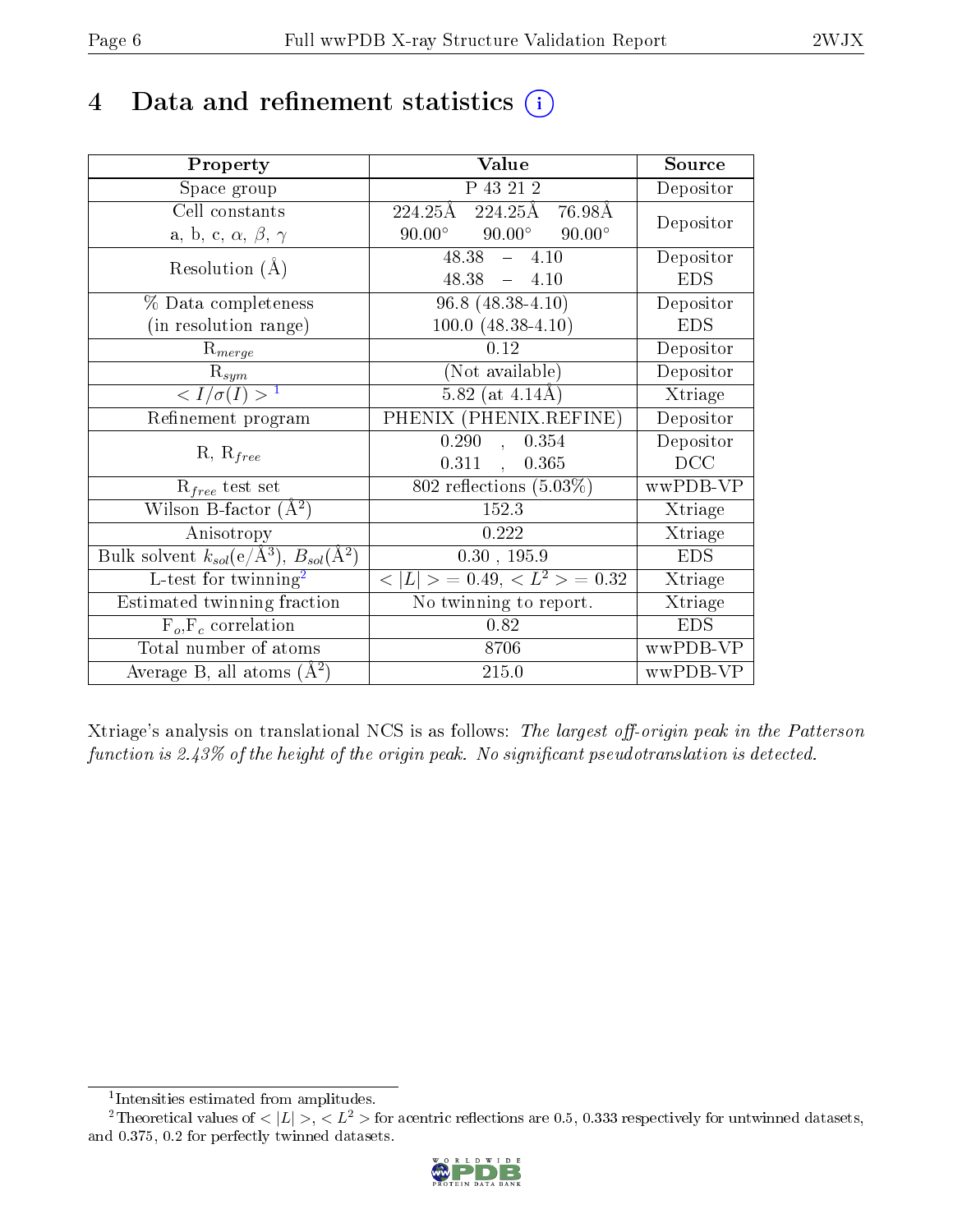# 5 Model quality  $(i)$

# 5.1 Standard geometry  $(i)$

The Z score for a bond length (or angle) is the number of standard deviations the observed value is removed from the expected value. A bond length (or angle) with  $|Z| > 5$  is considered an outlier worth inspection. RMSZ is the root-mean-square of all Z scores of the bond lengths (or angles).

| Mol | Chain |      | Bond lengths         | Bond angles |                       |  |
|-----|-------|------|----------------------|-------------|-----------------------|--|
|     |       | RMSZ | $\ Z\  > 5$          | RMSZ        | # $ Z >5$             |  |
|     |       | 0.47 | $3/2961$ $(0.1\%)$   | 0.82        | $12/4003(0.3\%)$      |  |
|     | В     | 0.54 | $4/2961(0.1\%)$      | 0.81        | $12/4003(0.3\%)$      |  |
|     |       | 0.50 | $3/2961$ $(0.1\%)$   | 0.92        | $13/4003(0.3\%)$      |  |
| All | All   | 0.51 | 10/8883<br>$(0.1\%)$ | 0.85        | 37/12009<br>$(0.3\%)$ |  |

Chiral center outliers are detected by calculating the chiral volume of a chiral center and verifying if the center is modelled as a planar moiety or with the opposite hand.A planarity outlier is detected by checking planarity of atoms in a peptide group, atoms in a mainchain group or atoms of a sidechain that are expected to be planar.

|  | Mol   Chain   $\#\text{Chirality outliers}$   $\#\text{Planarity outliers}$ |  |
|--|-----------------------------------------------------------------------------|--|
|  |                                                                             |  |
|  |                                                                             |  |
|  |                                                                             |  |
|  |                                                                             |  |

| Mol | Chain | Res | Type              | Atoms | Z        | Observed $(A)$ | Ideal(A |
|-----|-------|-----|-------------------|-------|----------|----------------|---------|
|     | Β     | 373 | ILE               | $C-N$ | 12.84    | 1.63           | 1.34    |
|     | C     | 249 | $_{\mathrm{LYS}}$ | $C-N$ | $-11.81$ | 1.06           | 1.34    |
|     | А     | 249 | $_{\mathrm{LYS}}$ | $C-N$ | $-11.79$ | 1.06           | 1.34    |
|     | В     | 249 | $_{\mathrm{LYS}}$ | $C-N$ | $-11.78$ | 1.06           | 1.34    |
|     | С     | 371 | TYR               | $C-N$ | 10.70    | 1.58           | 1.34    |
| 1   | C     | 130 | PRO               | $C-N$ | 10.26    | 1.57           | 1.34    |
|     | В     | 371 | TYR               | $C-N$ | $-9.08$  | 1.13           | 1.34    |
|     | А     | 385 | $_{\mathrm{LYS}}$ | $C-N$ | 7.43     | 1.51           | 1.34    |
|     | В     | 263 | VAL               | $C-N$ | $-7.06$  | 1.17           | 1.34    |
|     | А     | 130 | PRO               | $C-N$ | 6.84     | 1.49           | 1.34    |

All (10) bond length outliers are listed below:

All (37) bond angle outliers are listed below:

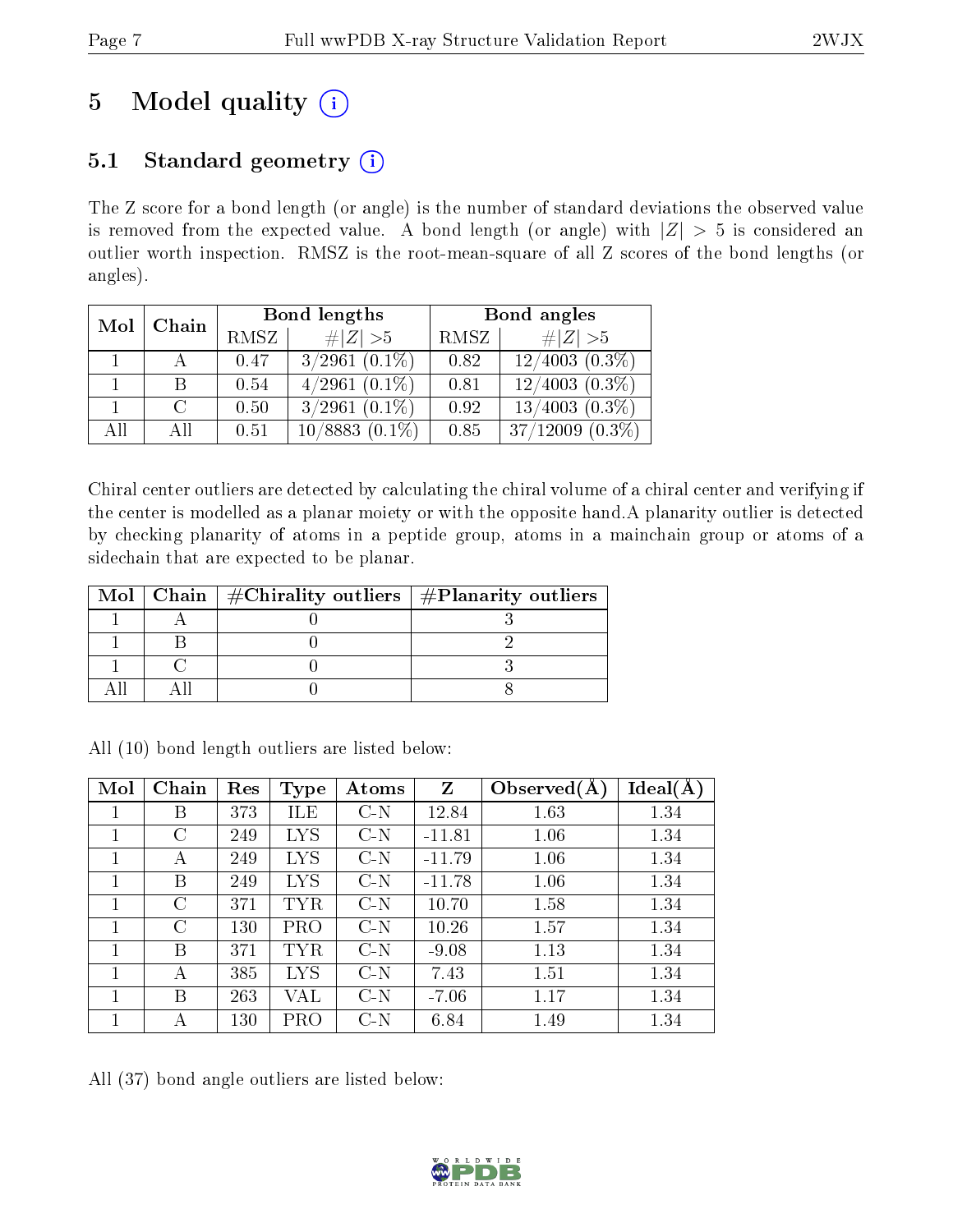| Mol            | Chain                   | Res        | <b>Type</b>             | Atoms                      | $\mathbf{Z}$ | Observed $(°)$ | Ideal $(°)$ |
|----------------|-------------------------|------------|-------------------------|----------------------------|--------------|----------------|-------------|
| $\mathbf{1}$   | $\boldsymbol{B}$        | 186        | ASP                     | $CB-CG-OD2$                | $-27.18$     | 93.83          | 118.30      |
| $\mathbf{1}$   | $\mathcal{C}$           | 186        | <b>ASP</b>              | $CB-CG-OD2$                | $-27.09$     | 93.92          | 118.30      |
| $\mathbf{1}$   | $\boldsymbol{A}$        | 186        | <b>ASP</b>              | $CB-CG-OD2$                | $-27.08$     | 93.93          | 118.30      |
| $\mathbf{1}$   | $\mathcal{C}$           | 130        | <b>PRO</b>              | $O-C-N$                    | $21.62\,$    | 157.30         | 122.70      |
| $\mathbf{1}$   | $\mathcal{C}$           | 130        | <b>PRO</b>              | $CA-C-N$                   | $-16.23$     | 81.49          | 117.20      |
| $\mathbf{1}$   | А                       | 186        | $\overline{\text{ASP}}$ | OD1-CG-OD2                 | $-15.66$     | 93.55          | 123.30      |
| $\mathbf{1}$   | $\overline{C}$          | 186        | <b>ASP</b>              | OD1-CG-OD2                 | $-15.62$     | 93.62          | 123.30      |
| $\mathbf{1}$   | $\, {\bf B}$            | 186        | ASP                     | OD1-CG-OD2                 | $-15.62$     | 93.62          | 123.30      |
| $\mathbf{1}$   | $\overline{C}$          | 130        | <b>PRO</b>              | $C-N-CA$                   | $-13.99$     | 86.72          | 121.70      |
| $\mathbf{1}$   | $\boldsymbol{A}$        | 130        | PRO                     | $O-C-N$                    | 13.61        | 144.47         | 122.70      |
| $\mathbf{1}$   | $\overline{\rm C}$      | 261        | <b>GLN</b>              | $O-C-N$                    | 10.99        | 140.29         | 122.70      |
| $\mathbf{1}$   | B                       | 261        | <b>GLN</b>              | $O-C-N$                    | 10.97        | 140.25         | 122.70      |
| $\mathbf{1}$   | А                       | 130        | PRO                     | $CA-C-N$                   | $-10.22$     | 94.72          | 117.20      |
| $\mathbf{1}$   | $\boldsymbol{A}$        | <b>130</b> | <b>PRO</b>              | $C-N-CA$                   | $-9.52$      | 97.90          | 121.70      |
| $\mathbf{1}$   | $\overline{C}$          | 261        | <b>GLN</b>              | $CA-C-N$                   | $-9.04$      | 97.32          | 117.20      |
| $\mathbf{1}$   | $\, {\bf B}$            | 261        | <b>GLN</b>              | $CA-C-N$                   | $-9.03$      | 97.34          | 117.20      |
| $\mathbf{1}$   | B                       | 261        | <b>GLN</b>              | $C-N-CA$                   | $-8.90$      | 99.45          | 121.70      |
| $\mathbf{1}$   | $\overline{\rm C}$      | 261        | <b>GLN</b>              | $\overline{\text{C-N-CA}}$ | $-8.90$      | 99.46          | 121.70      |
| $\mathbf{1}$   | A                       | 249        | LYS.                    | $O-C-N$                    | $-8.51$      | 109.09         | 122.70      |
| $\mathbf{1}$   | $\mathcal{C}$           | 249        | <b>LYS</b>              | $O-C-N$                    | $-8.50$      | 109.11         | 122.70      |
| $\mathbf{1}$   | B                       | 249        | LYS.                    | $O-C-N$                    | $-8.48$      | 109.12         | 122.70      |
| $\mathbf{1}$   | $\bf{A}$                | 261        | <b>GLN</b>              | $O-C-N$                    | 7.36         | 134.48         | 122.70      |
| $\mathbf{1}$   | B                       | 384        | $\rm{ARG}$              | $O-C-N$                    | $-6.95$      | 111.58         | 122.70      |
| $\mathbf{1}$   | $\, {\bf B}$            | 130        | <b>PRO</b>              | $O-C-N$                    | 6.61         | 133.27         | 122.70      |
| $\mathbf{1}$   | $\bf{A}$                | 371        | <b>TYR</b>              | $O-C-N$                    | $-6.30$      | 112.62         | 122.70      |
| $\mathbf{1}$   | $\mathcal{C}$           | 379        | IYS                     | $CA-CB-CG$                 | $-5.91$      | 100.39         | 113.40      |
| $\mathbf{1}$   | $\boldsymbol{A}$        | 379        | <b>LYS</b>              | $CA-CB-CG$                 | $-5.91$      | 100.40         | 113.40      |
| $\overline{1}$ | $\overline{\mathrm{B}}$ | 379        | I <sub>NS</sub>         | $CA-CB-CG$                 | $-5.91$      | 100.40         | 113.40      |
| $\mathbf{1}$   | A                       | 249        | <b>LYS</b>              | $CA-C-N$                   | 5.78         | 129.92         | 117.20      |
| 1              | $\overline{\rm C}$      | 249        | $\overline{\text{LYS}}$ | $CA-C-N$                   | 5.78         | 129.91         | 117.20      |
| $\mathbf{1}$   | Β                       | 249        | LYS.                    | $CA-C-N$                   | 5.76         | 129.88         | 117.20      |
| $\mathbf{1}$   | А                       | 261        | <b>GLN</b>              | $CA-C-N$                   | $-5.60$      | 104.89         | 117.20      |
| $\mathbf{1}$   | $\mathcal{C}$           | 371        | <b>TYR</b>              | $C-N-CA$                   | $-5.57$      | 107.77         | 121.70      |
| $\mathbf{1}$   | $\mathcal{C}$           | 371        | <b>TYR</b>              | $CA-C-N$                   | $-5.56$      | 104.97         | 117.20      |
| $\mathbf{1}$   | B                       | 130        | <b>PRO</b>              | $C-N-CA$                   | $-5.25$      | 108.57         | 121.70      |
| $\mathbf{1}$   | A                       | 261        | <b>GLN</b>              | $C-N-CA$                   | $-5.08$      | 109.00         | 121.70      |
| $\mathbf{1}$   | B                       | 384        | $\rm{ARG}$              | $C-N-CA$                   | 5.06         | 134.35         | 121.70      |

There are no chirality outliers.

All (8) planarity outliers are listed below:

|  | $\overline{\text{Mol}}$   Chain   Res   Type |  |            | Group     |  |
|--|----------------------------------------------|--|------------|-----------|--|
|  |                                              |  | <b>ASP</b> | Sidechain |  |
|  |                                              |  |            |           |  |

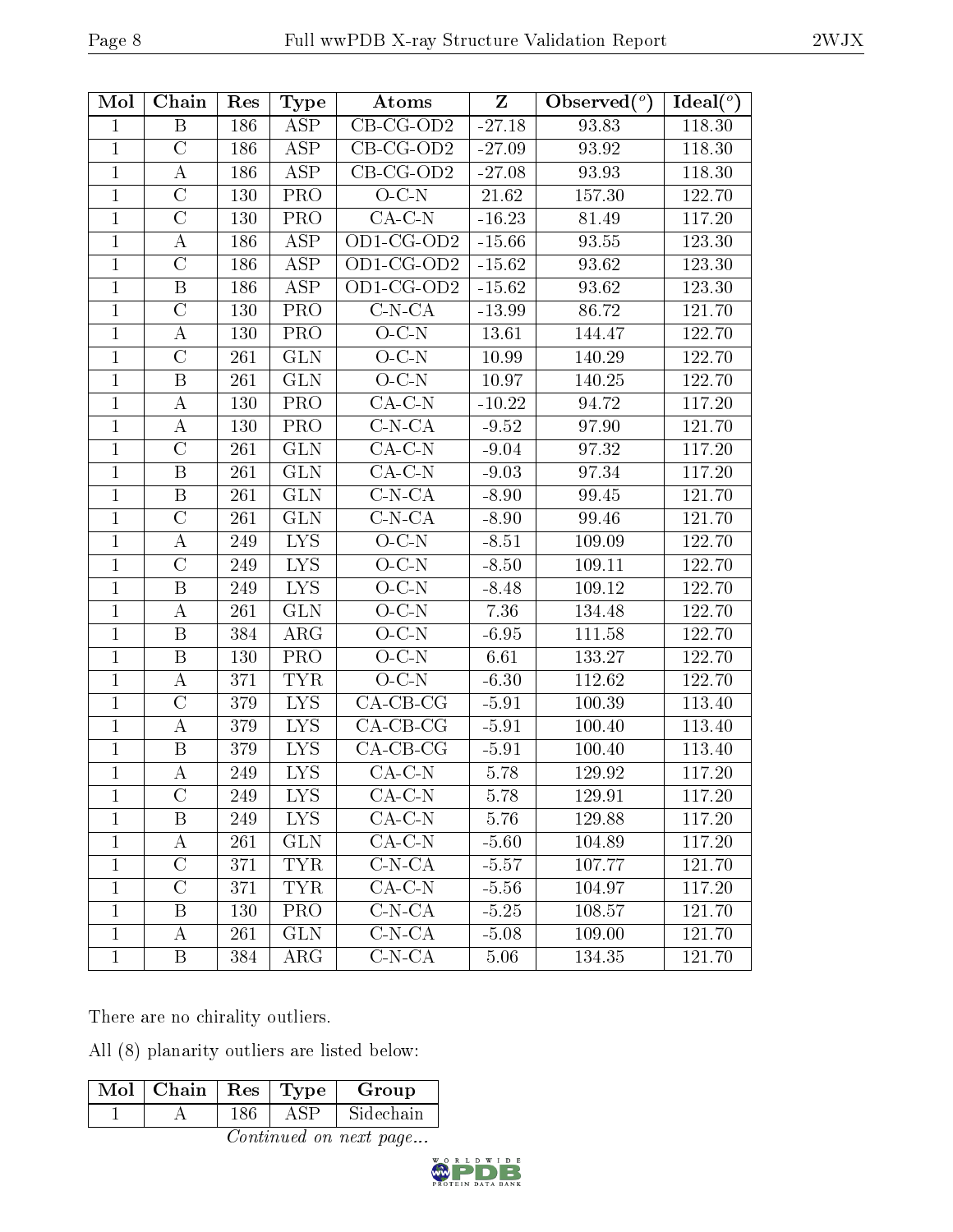| Mol          | Chain         | Res | Type       | Group     |
|--------------|---------------|-----|------------|-----------|
|              |               | 249 | <b>LYS</b> | Peptide   |
| 1            | $\mathsf{A}$  | 371 | <b>TYR</b> | Mainchain |
| $\mathbf{1}$ | R             | 186 | ASP        | Sidechain |
| 1            | R             | 249 | <b>LYS</b> | Peptide   |
| $\mathbf{1}$ | $\cap$        | 186 | <b>ASP</b> | Sidechain |
| 1            | C             | 249 | <b>LYS</b> | Peptide   |
|              | $\mathcal{C}$ | 371 | TYR.       | Mainchain |

# 5.2 Too-close contacts  $(i)$

In the following table, the Non-H and H(model) columns list the number of non-hydrogen atoms and hydrogen atoms in the chain respectively. The H(added) column lists the number of hydrogen atoms added and optimized by MolProbity. The Clashes column lists the number of clashes within the asymmetric unit, whereas Symm-Clashes lists symmetry related clashes.

| Mol | Chain |      | $\mid$ Non-H $\mid$ H(model) $\mid$ H(added) |      |     | $Class \mid Symm$ -Clashes |
|-----|-------|------|----------------------------------------------|------|-----|----------------------------|
|     |       | 2902 |                                              | 2852 | 134 |                            |
|     |       | 2902 |                                              | 2849 | 89  |                            |
|     |       | 2902 |                                              | 2852 |     |                            |
|     |       | 8706 |                                              | 8553 | 292 |                            |

The all-atom clashscore is defined as the number of clashes found per 1000 atoms (including hydrogen atoms). The all-atom clashscore for this structure is 17.

All (292) close contacts within the same asymmetric unit are listed below, sorted by their clash magnitude.

| $Atom-1$            | Atom-2              | Interatomic    | Clash         |
|---------------------|---------------------|----------------|---------------|
|                     |                     | distance $(A)$ | overlap $(A)$ |
| 1: A:249: LYS:O     | 1: A:250: ILE: HG12 | 1.22           | 1.34          |
| 1: B:249: LYS:O     | 1:B:250:ILE:HG13    | 1.16           | 1.28          |
| 1:C:249:LYS:O       | 1:C:250:ILE:HG13    | 1.16           | 1.25          |
| 1: A:224: ILE: HG13 | 1:C:224:ILE:CG1     | 1.69           | 1.22          |
| 1: A:224: ILE:CG1   | 1:C:224:ILE:HG13    | 1.69           | 1.21          |
| 1:A:208:ILE:HD13    | 1: A:236: ILE: HB   | 1.37           | 1.06          |
| 1: A:249: LYS:O     | 1: A:250: ILE: CG1  | 2.03           | 1.06          |
| 1:C:249:LYS:O       | 1:C:250:ILE:CG1     | 2.03           | 1.06          |
| 1:B:249:LYS:O       | 1:B:250:ILE:CG1     | 2.03           | 1.05          |
| 1:B:360:ILE:HD12    | 1:B:368:ARG:NH2     | 1.73           | 1.03          |
| 1:B:262:ILE:HG22    | 1:B:373:ILE:HD12    | 1.39           | 1.02          |
| 1:A:262:ILE:HD11    | 1:A:295:TYR:HB2     | 1.50           | 0.94          |
| 1: A:85: VAL:HG21   | 1: A:88: ILE: HD11  | 1.53           | 0.91          |

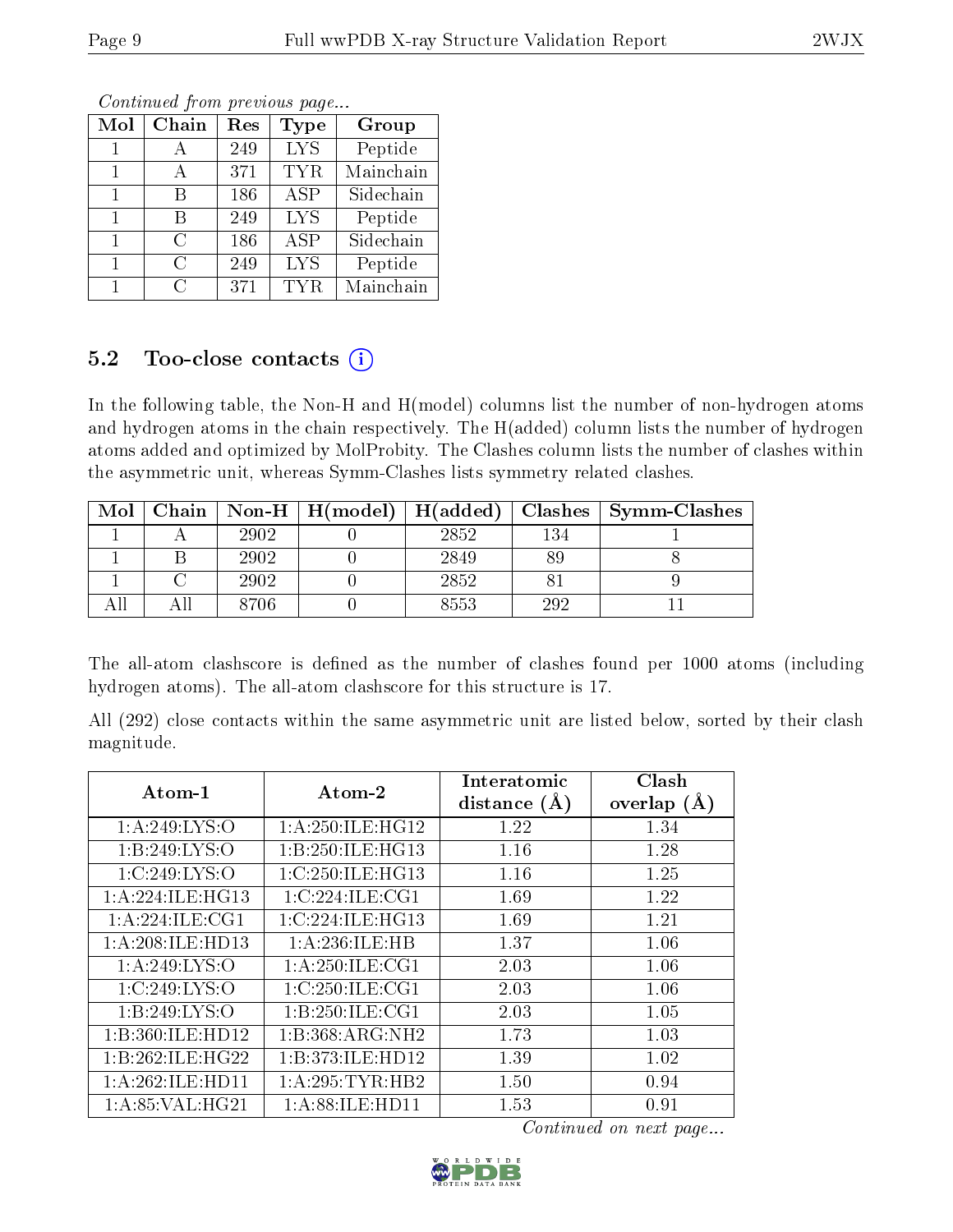| Continuea from previous page |                    | Interatomic    | Clash         |
|------------------------------|--------------------|----------------|---------------|
| Atom-1                       | Atom-2             | distance $(A)$ | overlap $(A)$ |
| 1:A:270:VAL:O                | 1:A:274:ILE:HD13   | 1.71           | 0.90          |
| 1:B:270:VAL:O                | 1:B:274:ILE:HD13   | 1.71           | 0.89          |
| 1: A:94: LYS: NZ             | 1: A: 155: ASP: HA | 1.88           | 0.88          |
| 1: A:94: LYS: CE             | 1: A: 155: ASP:HA  | 2.06           | 0.86          |
| 1:A:314:LEU:CD1              | 1:A:344:ILE:HD13   | 2.06           | 0.85          |
| 1:A:208:ILE:CD1              | 1:A:236:ILE:HB     | 2.06           | 0.85          |
| 1: A:314:LEU:HD11            | 1:A:344:ILE:HD13   | 1.59           | 0.84          |
| 1: A:224: ILE: HG13          | 1:C:224:ILE:HG13   | 0.88           | 0.83          |
| $1: A:273:$ PHE:HD2          | 1:A:274:ILE:HD12   | 1.46           | 0.81          |
| 1:A:237:ILE:HD11             | 1: A:257: VAL:CG1  | 2.11           | 0.81          |
| 1:B:273:PHE:HD2              | 1:B:274:ILE:HD12   | 1.46           | 0.81          |
| 1:A:154:SER:HB3              | 1:A:179:ASN:HD21   | 1.46           | 0.80          |
| 1:B:154:SER:HB3              | 1:B:179:ASN:HD21   | 1.46           | 0.80          |
| 1:C:240:LEU:HD22             | 1:C:262:ILE:CG2    | 2.11           | 0.79          |
| 1:C:154:SER:HB3              | 1:C:179:ASN:HD21   | 1.46           | 0.79          |
| 1:A:254:GLY:O                | 1:A:255:ALA:CB     | 2.32           | 0.78          |
| 1:C:254:GLY:O                | 1:C:255:ALA:CB     | 2.32           | 0.77          |
| 1: B:254: GLY:O              | 1:B:255:ALA:CB     | 2.32           | 0.77          |
| 1:A:27:ILE:HG23              | 1: A:86: TYR: HD2  | 1.51           | 0.75          |
| 1:A:262:ILE:H                | 1:A:262:ILE:HD12   | 1.50           | 0.75          |
| 1:A:154:SER:HB3              | 1:A:179:ASN:ND2    | 2.02           | 0.74          |
| 1:B:27:ILE:HG23              | 1: B:86: TYR:HD2   | 1.52           | 0.74          |
| 1:A:262:ILE:HD13             | 1:A:263:VAL:N      | 2.02           | 0.74          |
| 1:C:27:ILE:HG23              | 1:C:86:TYR:HD2     | 1.52           | 0.74          |
| 1: A:224: ILE: CG1           | 1:C:224:ILE:CG1    | 2.46           | 0.73          |
| 1:B:154:SER:HB3              | 1:B:179:ASN:ND2    | 2.02           | 0.73          |
| 1:C:154:SER:HB3              | 1:C:179:ASN:ND2    | 2.02           | 0.73          |
| 1:B:262:ILE:HG22             | 1:B:373:ILE:CD1    | 2.18           | 0.72          |
| 1:B:73:VAL:HG11              | 1:B:100:ILE:HD11   | 1.69           | 0.72          |
| 1:C:73:VAL:HG11              | 1:C:100:ILE:HD11   | 1.69           | 0.72          |
| 1:A:262:ILE:HD11             | 1: A:295:TYR:CB    | 2.19           | 0.71          |
| 1:A:321:ILE:H                | 1:A:321:ILE:HD13   | 1.55           | 0.71          |
| 1:A:237:ILE:HD11             | 1:A:257:VAL:HG13   | 1.73           | 0.71          |
| 1:B:112:ILE:HD13             | 1:B:126:ILE:HB     | 1.72           | 0.70          |
| 1:B:358:GLY:O                | 1:B:360:ILE:HD13   | 1.90           | 0.70          |
| 1:A:112:ILE:HD13             | 1: A:126: ILE: CB  | 2.23           | 0.69          |
| 1:A:94:LYS:HE3               | 1:A:154:SER:O      | 1.93           | 0.69          |
| 1:C:377:GLU:HG3              | 1:C:386:ILE:HD13   | 1.73           | 0.69          |
| 1: A:311: PHE:CE1            | 1:A:344:ILE:HD12   | 2.27           | 0.69          |
| 1:A:112:ILE:HD13             | 1:A:126:ILE:HB     | 1.72           | 0.69          |
| 1:B:112:ILE:HD13             | 1:B:126:ILE:CB     | 2.22           | 0.68          |

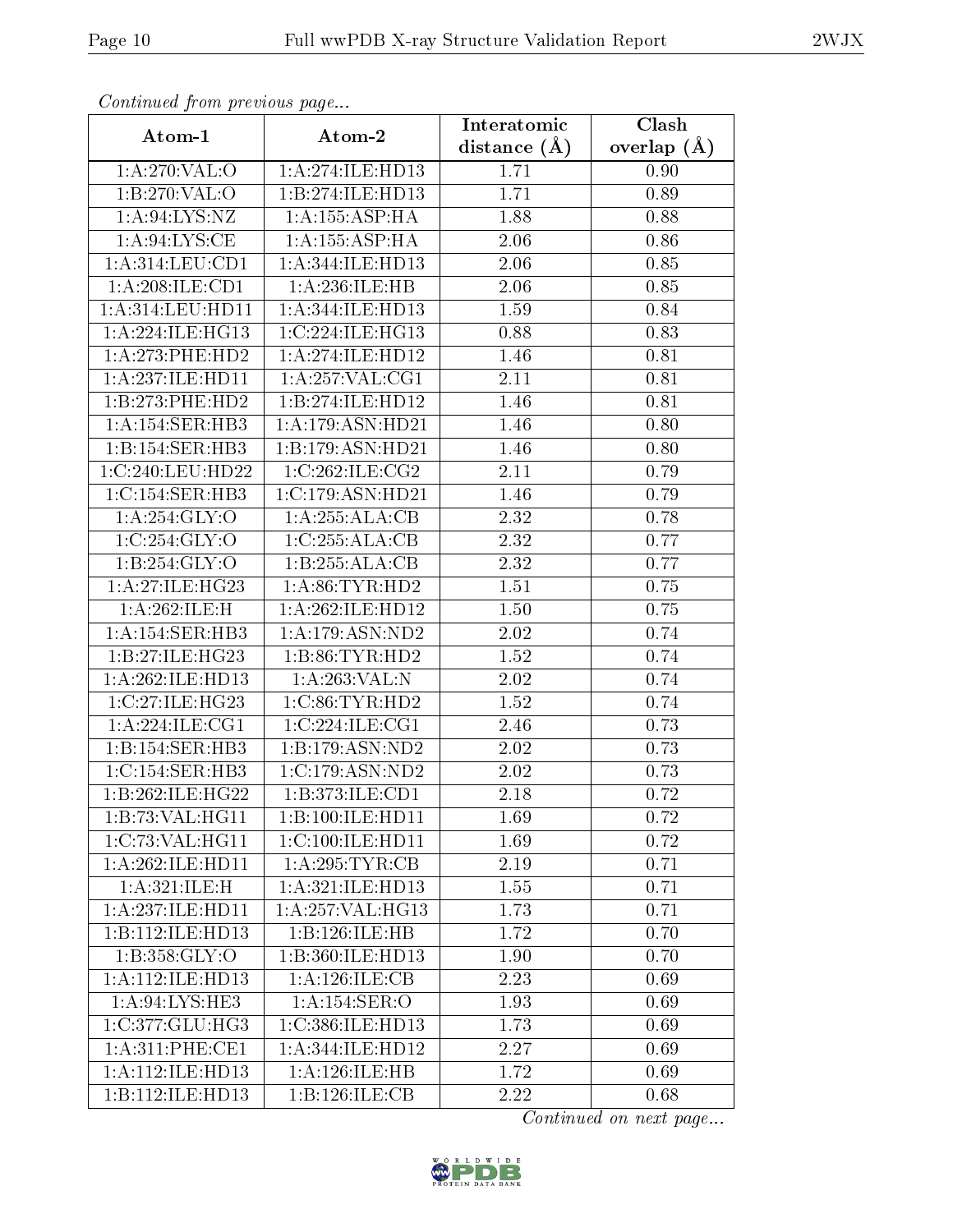| сонинией јтот ртеvиоиз раде |                      | Interatomic    | Clash             |
|-----------------------------|----------------------|----------------|-------------------|
| Atom-1                      | Atom-2               | distance $(A)$ | overlap $(\AA)$   |
| 1:A:174:GLN:NE2             | 1:B:174:GLN:NE2      | 2.40           | 0.68              |
| 1:C:240:LEU:HD22            | 1:C:262:ILE:HG23     | 1.74           | 0.67              |
| 1: A:176:THR:HG23           | 1:B:169:ALA:HB2      | 1.75           | 0.67              |
| 1:A:254:GLY:O               | 1:A:255:ALA:HB2      | 1.96           | 0.65              |
| 1: A:140: ILE: HD11         | 1:A:208:ILE:HD11     | 1.79           | 0.65              |
| 1:A:112:ILE:HDI1            | 1:A:348:LEU:HD22     | 1.79           | 0.65              |
| 1:B:112:ILE:HD11            | 1:B:348:LEU:HD22     | 1.79           | 0.65              |
| 1:A:240:LEU:O               | 1:A:262:ILE:HD12     | 1.96           | 0.64              |
| 1: B:254: GLY:O             | 1:B:255:ALA:HB2      | 1.96           | 0.64              |
| 1:C:254:GLY:O               | 1:C:255:ALA:HB2      | 1.96           | 0.64              |
| 1:A:377:GLU:HG3             | 1:A:386:ILE:HD13     | 1.79           | 0.64              |
| 1:B:29:ILE:HD11             | 1: B:60: PRO:HB3     | 1.78           | 0.64              |
| 1:B:360:ILE:HD12            | 1:B:368:ARG:CZ       | 2.28           | 0.63              |
| 1:C:94:LYS:CE               | 1:C:155:ASP:HA       | 2.29           | 0.63              |
| 1:A:379:LYS:HG2             | 1: A:380:THR:N       | 2.14           | 0.63              |
| 1:B:379:LYS:HG2             | 1:B:380:THR:N        | 2.14           | 0.63              |
| 1:A:85:VAL:HG21             | 1:A:88:ILE:CD1       | 2.28           | 0.62              |
| 1: A:94: LYS: HE3           | 1:A:155:ASP:HA       | 1.80           | 0.62              |
| 1:C:180:VAL:O               | 1:C:180:VAL:HG12     | 2.00           | 0.62              |
| 1:B:180:VAL:O               | 1:B:180:VAL:HG12     | 2.00           | 0.61              |
| 1:A:237:ILE:N               | 1:A:237:ILE:HD12     | 2.14           | 0.61              |
| 1:C:379:LYS:HG2             | 1:C:380:THR:N        | 2.14           | $\overline{0.61}$ |
| 1:A:262:ILE:H               | 1:A:262:ILE:CD1      | 2.14           | 0.61              |
| 1: B:262: ILE: CG2          | 1:B:373:ILE:HD12     | 2.24           | 0.61              |
| 1:A:180:VAL:HG12            | 1: A: 180: VAL: O    | 2.00           | 0.61              |
| 1:B:249:LYS:HG2             | 1:B:249:LYS:O        | 2.01           | 0.61              |
| 1:C:370:ASN:N               | 1:C:391:GLU:OE2      | 2.22           | 0.60              |
| 1:B:257:VAL:HG23            | 1:B:378:LEU:HD22     | 1.83           | 0.60              |
| 1:C:257:VAL:HG23            | 1:C:378:LEU:HD22     | 1.83           | 0.60              |
| 1: A:94: LYS:CD             | 1:A:154:SER:O        | 2.50           | 0.60              |
| 1: A:48: MET:SD             | 1: A:60: PRO:HG3     | 2.42           | 0.59              |
| 1: A:249: LYS: HG2          | 1:A:249:LYS:O        | 2.01           | 0.59              |
| 1: A:251: GLN:NE2           | 1: A: 382: GLY: HA2  | 2.17           | 0.59              |
| 1:A:257:VAL:HG23            | $1: A:378:$ LEU:HD22 | 1.83           | 0.59              |
| 1:B:48:MET:SD               | 1:B:60:PRO:HG3       | 2.42           | 0.59              |
| 1:C:48:MET:SD               | 1: C:60: PRO:HG3     | 2.42           | 0.59              |
| 1: A:377: GLU: CG           | 1:A:386:ILE:HG21     | 2.32           | 0.59              |
| 1:B:251:GLN:NE2             | 1:B:382:GLY:HA2      | 2.17           | 0.59              |
| 1:C:249:LYS:O               | 1:C:249:LYS:HG2      | 2.01           | 0.59              |
| 1:C:251:GLN:NE2             | 1:C:382:GLY:HA2      | 2.17           | 0.59              |
| 1:B:240:LEU:HD22            | 1:B:262:ILE:CG2      | 2.33           | 0.58              |

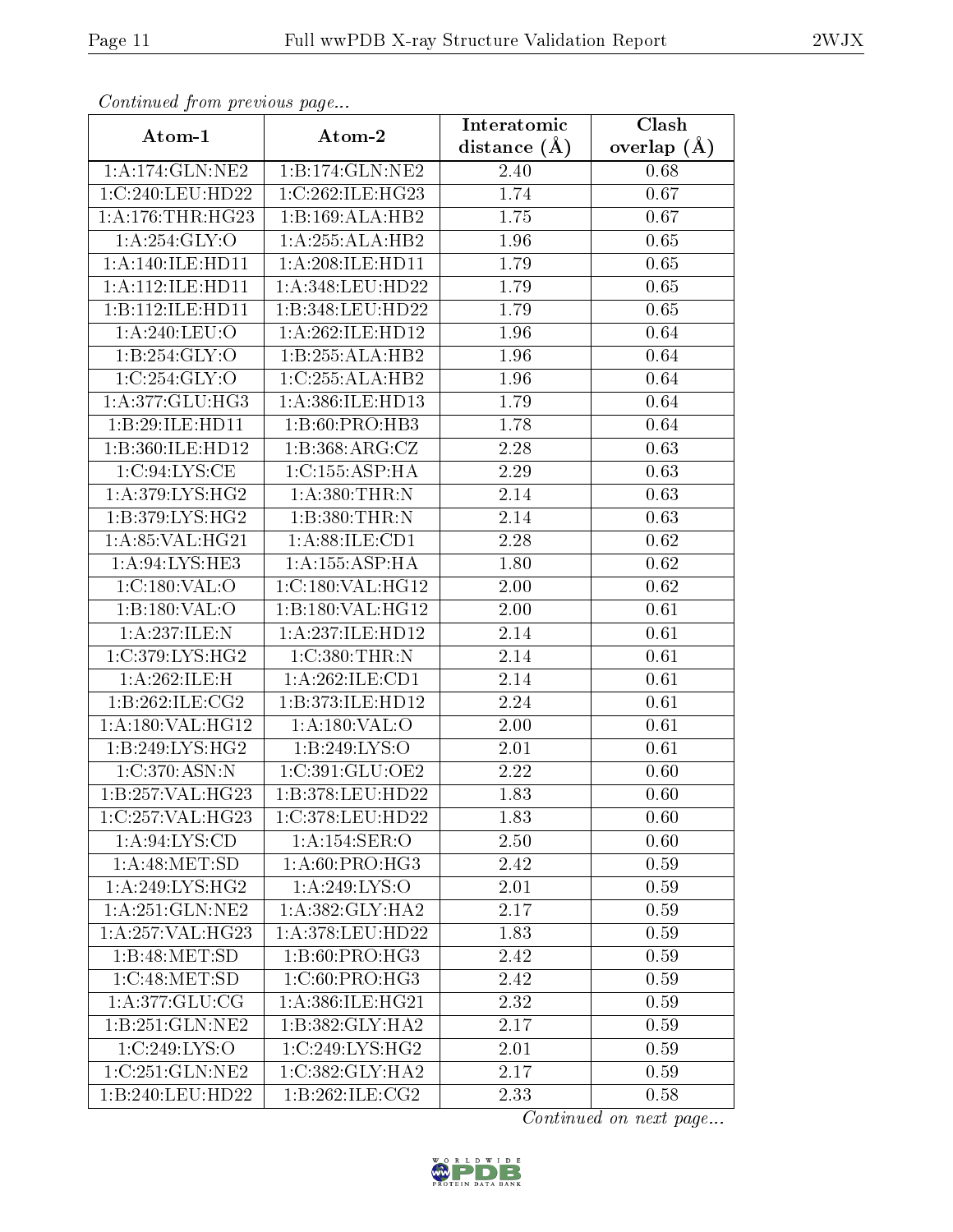| Communa from previous page |                                     | Interatomic       | $\overline{\text{Clash}}$ |
|----------------------------|-------------------------------------|-------------------|---------------------------|
| Atom-1                     | Atom-2                              | distance $(A)$    | overlap $(A)$             |
| 1:B:360:ILE:CD1            | 1:B:368:ARG:NH2                     | 2.60              | 0.58                      |
| 1:A:240:LEU:HD22           | 1:A:262:ILE:HG23                    | 1.85              | 0.58                      |
| $1: A:240:$ LEU:HD22       | 1: A:262: ILE: CG2                  | 2.33              | 0.57                      |
| 1: A:374: ASN: CG          | 1: A:385:LYS:HD2                    | 2.25              | 0.57                      |
| 1:C:240:LEU:HB3            | 1:C:262:ILE:HG23                    | 1.87              | 0.57                      |
| 1:C:377:CLU:CG             | 1:C:386:ILE:HG21                    | 2.35              | 0.57                      |
| 1:C:94:LYS:HE3             | 1:C:155:ASP:HA                      | 1.87              | 0.57                      |
| 1:B:377:GLU:HG3            | 1:B:386:ILE:HD13                    | 1.87              | 0.56                      |
| 1:A:174:GLN:NE2            | 1:B:174:GLN:HE21                    | 2.02              | 0.56                      |
| 1:A:377:GLU:HG3            | 1:A:386:ILE:HG21                    | 1.88              | 0.56                      |
| 1:C:224:ILE:C              | 1:C:224:ILE:HD13                    | 2.27              | 0.55                      |
| 1: A:224: ILE:C            | 1:A:224:ILE:HD13                    | 2.27              | 0.55                      |
| 1:A:29:ILE:HD13            | 1:A:29:ILE:H                        | 1.71              | 0.55                      |
| 1:C:29:ILE:H               | 1:C:29:ILE:HD13                     | 1.71              | 0.55                      |
| 1:A:262:ILE:HD13           | 1:A:263:VAL:H                       | 1.71              | 0.55                      |
| 1:A:213:ARG:HH22           | 1:A:294:LYS:NZ                      | 2.04              | 0.55                      |
| 1: A:154:SER:H             | 1:A:181:GLY:HA3                     | 1.72              | 0.55                      |
| 1:C:136:LEU:O              | 1:C:140:ILE:HD13                    | 2.07              | 0.55                      |
| 1: A:126: ILE: HD12        | 1:A:126:ILE:N                       | 2.23              | $0.54\,$                  |
| 1:B:375:ILE:HD13           | 1: B: 395: MET:CE                   | 2.37              | 0.54                      |
| 1:C:154:SER:H              | 1:C:181:GLY:HA3                     | 1.73              | 0.54                      |
| 1: B: 154: SER:H           | 1:B:181:GLY:HA3                     | 1.73              | 0.54                      |
| 1: A:201:LEU:C             | 1: A:203: LYS:H                     | 2.11              | 0.54                      |
| 1: A:243:THR:HG22          | 1: A: 383: PRO:HG3                  | 1.90              | 0.53                      |
| 1:C:243:THR:HG22           | 1:C:383:PRO:HG3                     | 1.91              | 0.53                      |
| 1: A:145:TRP:CH2           | 1:A:236:ILE:HD13                    | 2.44              | 0.53                      |
| 1:B:243:THR:HG22           | 1:B:383:PRO:HG3                     | 1.91              | 0.53                      |
| 1:C:192:TYR:HB3            | 1:C:222:GLN:HG2                     | 1.91              | 0.53                      |
| 1:A:174:GLN:HE22           | 1:B:174:GLN:NE2                     | 2.06              | 0.53                      |
| 1:A:62:ILE:HD12            | 1: A:62: ILE:N                      | 2.24              | 0.53                      |
| 1:A:192:TYR:HB3            | 1: A:222: GLN: HG2                  | 1.91              | 0.53                      |
| 1: A:94: LYS:CE            | 1:A:154:SER:O                       | 2.57              | 0.53                      |
| 1:B:192:TYR:HB3            | 1:B:222:GLN:HG2                     | $\overline{1}.91$ | 0.53                      |
| 1: A: 180: VAL: CG1        | 1: A: 183: ILE: HD11                | 2.39              | 0.52                      |
| 1:C:377:GLU:HG3            | 1:C:386:ILE:HG21                    | 1.90              | 0.52                      |
| 1:B:187:LYS:H              | 1:B:187:LYS:HD2                     | 1.74              | 0.52                      |
| 1:A:174:GLN:HE22           | 1:B:174:GLN:HE21                    | 1.57              | 0.52                      |
| 1:C:201:LEU:C              | 1:C:203:LYS:H                       | 2.11              | 0.52                      |
| 1:B:377:GLU:HG3            | 1:B:386:ILE:HG21                    | 1.92              | 0.52                      |
| 1:C:187:LYS:H              | 1:C:187:LYS:HD2                     | 1.74              | 0.52                      |
| 1:A:187:LYS:H              | $1:A:187:\overline{\text{LYS:HD2}}$ | 1.74              | 0.51                      |

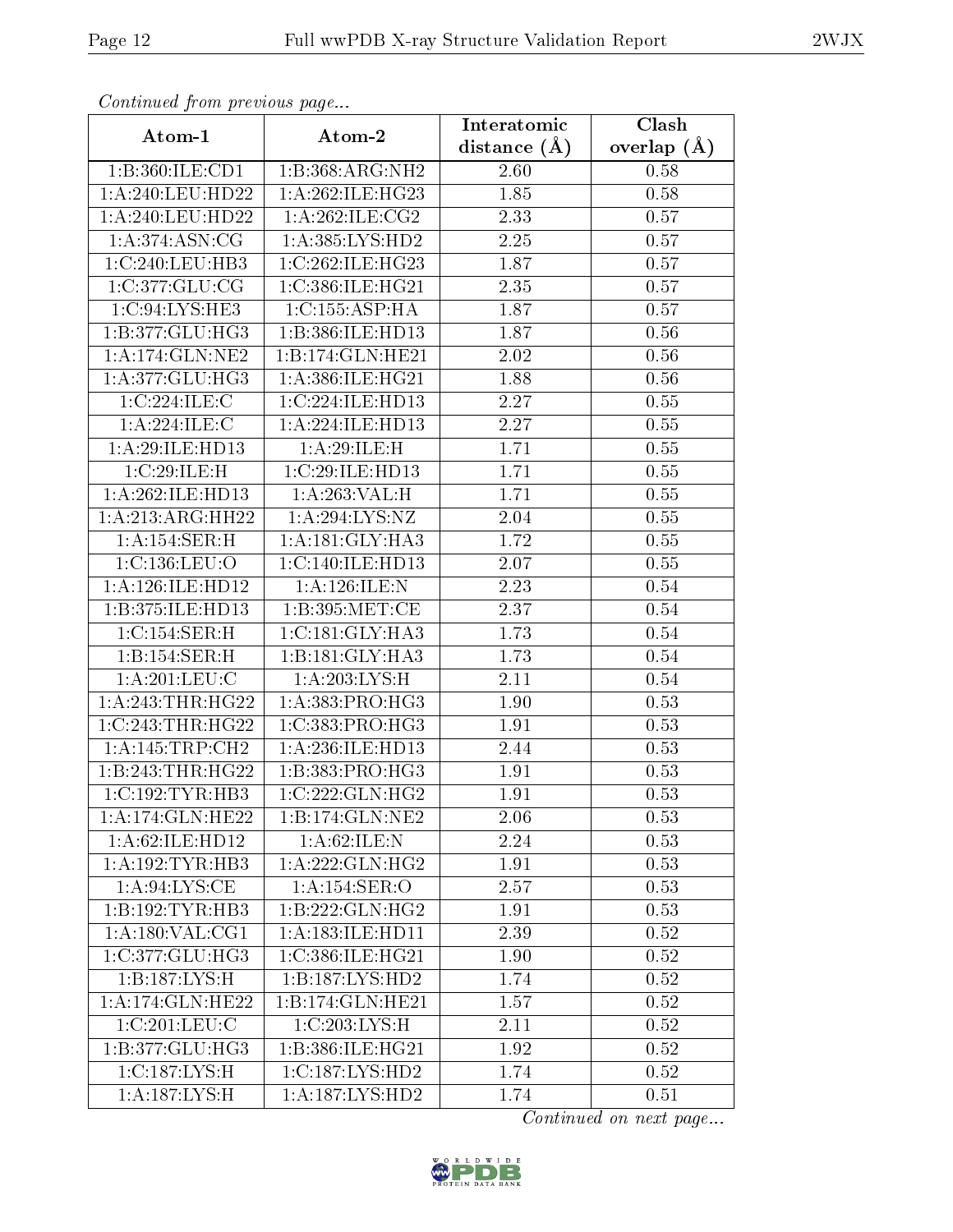| Communica from precious page |                    | Interatomic      | Clash         |
|------------------------------|--------------------|------------------|---------------|
| Atom-1                       | Atom-2             | distance $(\AA)$ | overlap $(A)$ |
| 1:B:201:LEU:C                | 1:B:203:LYS:H      | 2.11             | 0.51          |
| 1:A:262:ILE:N                | 1:A:262:ILE:CD1    | 2.72             | 0.51          |
| 1:A:262:ILE:HD13             | 1:A:263:VAL:HG23   | 1.91             | 0.51          |
| 1:A:377:GLU:CG               | 1:A:386:ILE:HD13   | 2.41             | 0.51          |
| 1:C:112:ILE:N                | 1:C:112:ILE:HD12   | 2.26             | 0.51          |
| 1:C:257:VAL:CG2              | 1:C:378:LEU:HD22   | 2.41             | 0.51          |
| $1:A:2\overline{57:VAL:CG2}$ | 1:A:378:LEU:HD22   | 2.41             | 0.51          |
| 1:C:196:PHE:O                | 1:C:200:GLU:HB2    | 2.11             | 0.51          |
| 1:B:196:PHE:O                | 1:B:200:GLU:HB2    | 2.12             | 0.50          |
| 1: A:314:LEU:CD1             | 1:A:344:ILE:CD1    | 2.86             | 0.50          |
| 1:A:196:PHE:O                | 1:A:200:GLU:HB2    | 2.11             | 0.50          |
| 1:A:201:LEU:HD12             | 1: A:201:LEU:C     | 2.32             | 0.50          |
| 1:C:377:GLU:CG               | 1:C:386:ILE:HD13   | 2.39             | 0.50          |
| 1:B:201:LEU:C                | 1:B:201:LEU:HD12   | 2.32             | 0.50          |
| 1:B:257:VAL:CG2              | 1:B:378:LEU:HD22   | 2.41             | 0.50          |
| 1:B:273:PHE:CD2              | 1:B:274:ILE:HD12   | 2.36             | 0.50          |
| 1:A:273:PHE:CD2              | 1:A:274:ILE:HD12   | 2.36             | 0.50          |
| 1:A:27:ILE:N                 | 1: A:27: ILE: HD12 | 2.27             | 0.50          |
| 1:A:321:ILE:HD13             | 1: A:321: ILE:N    | 2.24             | 0.49          |
| 1:A:224:ILE:O                | 1:A:224:ILE:HD13   | 2.12             | 0.49          |
| 1:C:29:ILE:HD12              | 1:C:58:LEU:HB3     | 1.94             | 0.49          |
| 1:A:29:ILE:HD12              | 1:A:58:LEU:HB3     | 1.94             | 0.49          |
| 1:C:201:LEU:HD12             | 1:C:201:LEU:C      | 2.32             | 0.49          |
| 1:A:140:ILE:CD1              | 1:A:208:ILE:HD11   | 2.42             | 0.49          |
| 1:B:359:ASN:C                | 1:B:360:ILE:HD13   | 2.32             | 0.49          |
| 1:C:224:ILE:O                | 1:C:224:ILE:HD13   | 2.12             | 0.49          |
| 1:A:80:GLN:HB3               | 1: A:88: ILE: HD11 | 1.95             | 0.49          |
| 1:A:94:LYS:HZ2               | 1: A: 155: ASP:HA  | 1.76             | 0.49          |
| 1: A:154: SER:OG             | 1:A:181:GLY:HA3    | 2.12             | 0.49          |
| 1: A:65:LEU:HD23             | 1:A:65:LEU:N       | 2.28             | 0.48          |
| 1:C:154:SER:OG               | 1:C:181:GLY:HA3    | 2.12             | 0.48          |
| 1:B:65:LEU:HD23              | 1:B:65:LEU:N       | 2.28             | 0.48          |
| 1:A:237:ILE:H                | 1:A:237:ILE:HD12   | 1.78             | 0.48          |
| 1:B:196:PHE:CE1              | 1:B:223:VAL:HG22   | 2.49             | 0.48          |
| 1:B:192:TYR:CE1              | 1:B:219:ILE:HD13   | 2.49             | 0.48          |
| 1:B:240:LEU:HD22             | 1:B:262:ILE:HG23   | 1.94             | 0.48          |
| 1:C:27:ILE:HG23              | 1:C:86:TYR:CD2     | 2.41             | 0.48          |
| 1:B:154:SER:OG               | 1:B:181:GLY:HA3    | 2.13             | 0.48          |
| 1:A:237:ILE:HD13             | 1:A:242:PHE:HE1    | 1.77             | 0.48          |
| 1:C:196:PHE:CE1              | 1:C:223:VAL:HG22   | 2.49             | 0.47          |
| 1:C:254:GLY:O                | 1:C:255:ALA:HB3    | 2.13             | 0.47          |

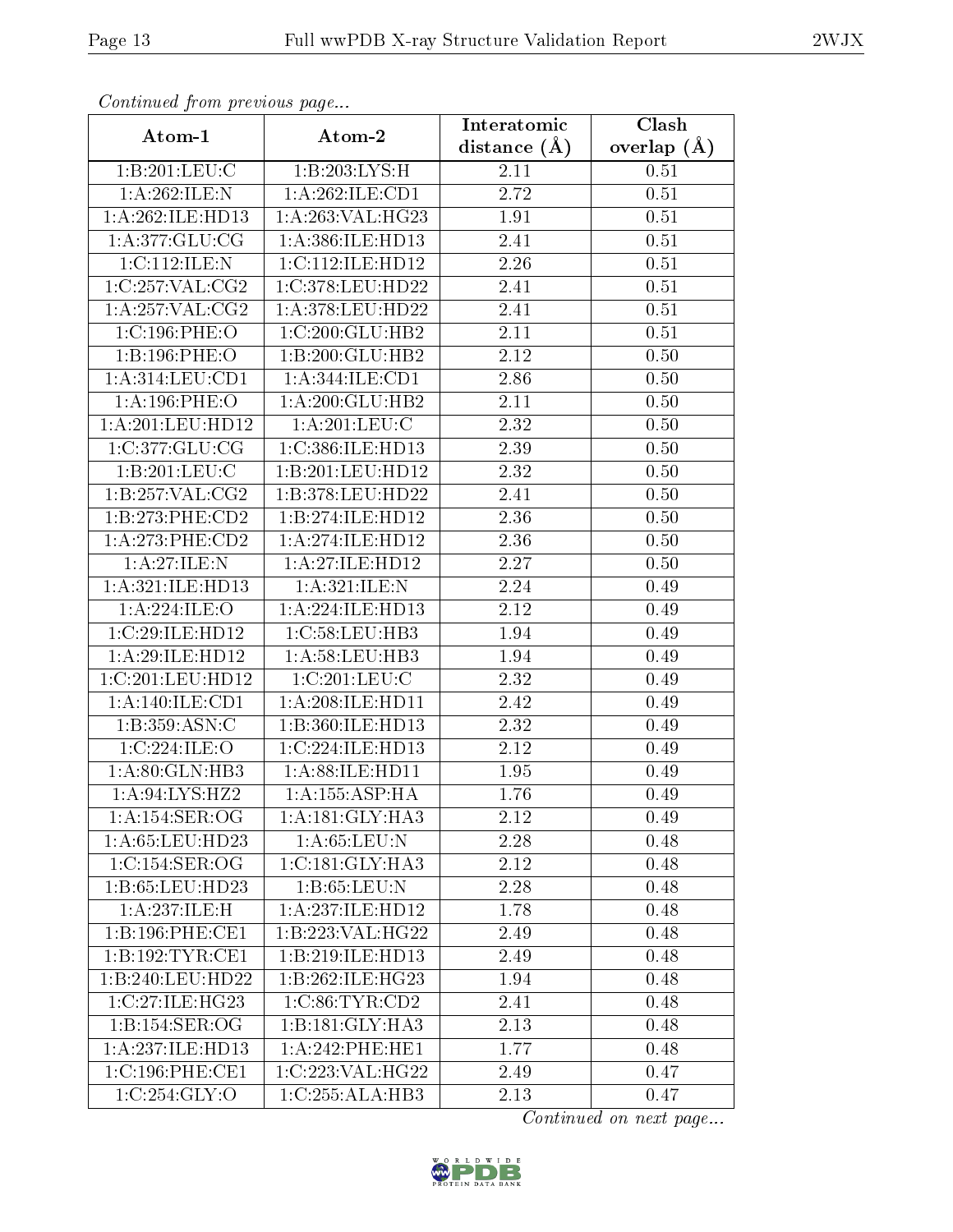| Continuea from previous page |                                     | Interatomic    | Clash           |
|------------------------------|-------------------------------------|----------------|-----------------|
| Atom-1                       | Atom-2                              | distance $(A)$ | overlap $(\AA)$ |
| 1:C:65:LEU:N                 | 1:C:65:LEU:HD23                     | 2.28           | 0.47            |
| 1: A:30: GLY: HA3            | 1: A:88: ILE: CD1                   | 2.44           | 0.47            |
| 1: A:86:TYR:HD1              | $1:\overline{A}:338:\text{TRP}:CH2$ | 2.32           | 0.47            |
| 1:B:180:VAL:HG11             | 1:B:219:ILE:HD11                    | 1.96           | 0.47            |
| 1: B:254: GLY:O              | 1:B:255:ALA:HB3                     | 2.13           | 0.47            |
| 1:C:86:TYR:HD1               | 1:C:338:TRP:CH2                     | 2.32           | 0.47            |
| 1:A:183:ILE:HD12             | $1:$ A:215:LYS:HD2                  | 1.96           | 0.47            |
| 1:B:86:TYR:HD1               | 1:B:338:TRP:CH2                     | 2.33           | 0.47            |
| 1: A: 187: LYS: O            | 1: A:191: MET:HG3                   | 2.15           | 0.47            |
| 1:B:154:SER:HB3              | 1:B:179:ASN:CG                      | 2.35           | 0.47            |
| 1:A:154:SER:HB3              | 1: A:179: ASN:CG                    | 2.35           | 0.47            |
| 1:B:41:TYR:CE2               | 1:B:45:ARG:HD2                      | 2.50           | 0.47            |
| 1:B:240:LEU:HB3              | 1:B:262:ILE:HG23                    | 1.97           | 0.47            |
| 1:C:188:LYS:HD3              | 1:C:189:ASP:N                       | 2.31           | 0.47            |
| 1:A:377:GLU:OE2              | 1:A:386:ILE:HD13                    | 2.14           | 0.46            |
| 1:C:187:LYS:O                | 1:C:191:MET:HG3                     | 2.15           | 0.46            |
| 1: A:196:PHE:CE1             | 1:A:223:VAL:HG22                    | 2.49           | 0.46            |
| 1:C:154:SER:HB3              | 1:C:179:ASN:CG                      | 2.35           | 0.46            |
| 1:C:374:ASN:CG               | 1:C:385:LYS:HD2                     | 2.35           | 0.46            |
| 1: A: 41: TYR: CE2           | 1: A: 45: ARG: HD2                  | 2.50           | 0.46            |
| 1:B:188:LYS:HG2              | 1:B:192:TYR:CE2                     | 2.51           | 0.46            |
| 1:B:73:VAL:HG11              | 1:B:100:ILE:CD1                     | 2.43           | 0.46            |
| 1: A: 188: LYS: HD3          | 1:A:189:ASP:N                       | 2.30           | 0.46            |
| 1:B:188:LYS:HD3              | 1:B:189:ASP:N                       | 2.30           | 0.46            |
| 1:B:377:GLU:CG               | 1:B:386:ILE:HG21                    | 2.46           | 0.46            |
| 1:C:188:LYS:HG2              | 1:C:192:TYR:CE2                     | 2.51           | 0.46            |
| 1: A: 188: LYS: HG2          | 1: A:192:TYR:CE2                    | 2.51           | 0.46            |
| 1:C:41:TYR:CE2               | $1:C:45:ARG:\overline{HD2}$         | 2.50           | 0.46            |
| 1:B:209:LEU:HD12             | 1:B:237:ILE:CD1                     | 2.45           | 0.45            |
| 1:B:187:LYS:O                | 1:B:191:MET:HG3                     | 2.15           | 0.45            |
| 1:C:73:VAL:HG11              | 1:C:100:ILE:CD1                     | 2.43           | 0.45            |
| 1:B:187:LYS:N                | 1:B:187:LYS:HD2                     | 2.32           | 0.45            |
| 1:C:187:LYS:N                | 1:C:187:LYS:HD2                     | 2.32           | 0.45            |
| 1:A:140:ILE:HD11             | 1: A:208: ILE: CD1                  | 2.46           | 0.45            |
| 1: A: 187: LYS: N            | 1: A: 187: LYS: HD2                 | 2.32           | 0.44            |
| 1: A: 180: VAL: HG12         | 1: A: 183: ILE: HD11                | 1.98           | 0.44            |
| 1:C:335:ALA:O                | 1:C:337:PRO:HD3                     | 2.18           | 0.44            |
| 1: A:176:THR:HG23            | 1:B:169:ALA:CB                      | 2.43           | 0.44            |
| 1:A:237:ILE:CD1              | 1: A:257: VAL:CG1                   | 2.90           | 0.44            |
| 1:A:335:ALA:O                | 1:A:337:PRO:HD3                     | 2.18           | 0.44            |
| 1:B:100:ILE:N                | 1:B:100:ILE:HD12                    | 2.33           | 0.44            |

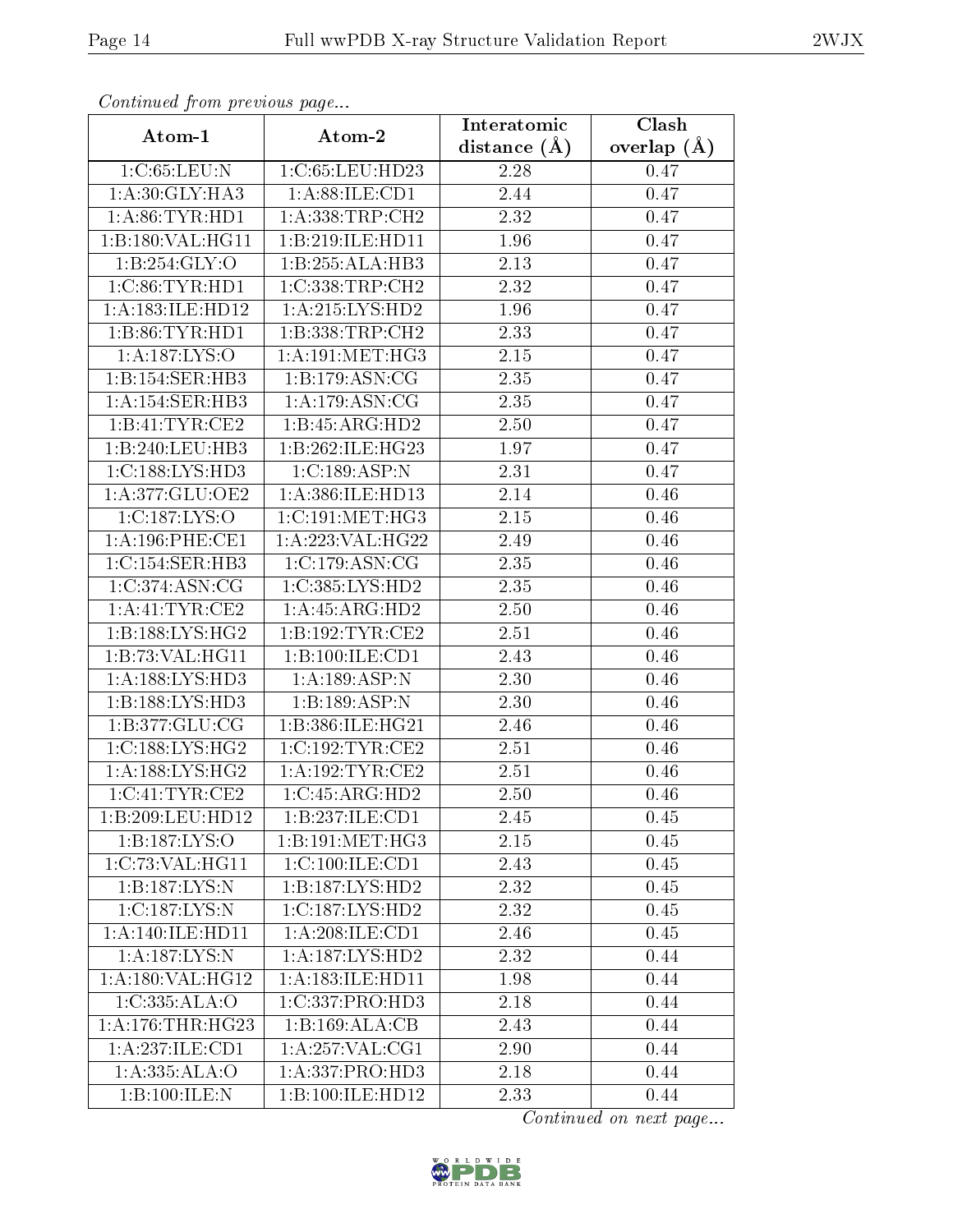| Comunaca jiom previous page |                     | Interatomic    | Clash           |
|-----------------------------|---------------------|----------------|-----------------|
| Atom-1                      | Atom-2              | distance $(A)$ | overlap $(\AA)$ |
| 1: A:379: LYS: CG           | 1:A:380:THR:N       | 2.81           | 0.44            |
| 1:C:379:LYS:CG              | 1:C:380:THR:N       | 2.81           | 0.44            |
| 1:A:236:ILE:N               | 1:A:236:ILE:CD1     | 2.81           | 0.44            |
| 1:B:335:ALA:O               | 1:B:337:PRO:HD3     | 2.17           | 0.43            |
| 1:A:246:ASP:O               | 1:A:247:LEU:C       | 2.56           | 0.43            |
| 1: A:311: PHE:CE1           | 1:A:344:ILE:CD1     | 2.98           | 0.43            |
| 1: A:48: MET:O              | 1: A:52: SER:HB3    | 2.18           | 0.43            |
| 1: B: 153: ASP: HB3         | 1:B:156:ARG:HB2     | 2.00           | 0.43            |
| 1:B:360:ILE:N               | 1:B:360:ILE:HD13    | 2.33           | 0.43            |
| 1: B:48:MET:O               | 1:B:52:SER:HB3      | 2.18           | 0.43            |
| 1:C:153:ASP:HB3             | 1:C:156:ARG:HB2     | 2.00           | 0.43            |
| 1:B:123:PRO:O               | 1:B:124:PHE:HB2     | 2.18           | 0.43            |
| 1:B:246:ASP:O               | 1:B:247:LEU:C       | 2.56           | 0.43            |
| 1: A:224: ILE: CG1          | 1:C:224:ILE:HG12    | 2.45           | 0.43            |
| 1:A:254:GLY:O               | 1:A:255:ALA:HB3     | 2.13           | 0.43            |
| 1:C:100:ILE:HD12            | 1:C:100:ILE:N       | 2.33           | 0.43            |
| 1:C:48:MET:O                | 1:C:52:SER:HB3      | 2.18           | 0.43            |
| 1:B:249:LYS:O               | 1:B:250:ILE:CB      | 2.55           | 0.43            |
| 1:A:377:GLU:HG3             | 1:A:386:ILE:CG2     | 2.48           | 0.43            |
| 1: A: 153: ASP: HB3         | 1:A:156:ARG:HB2     | $2.00\,$       | 0.43            |
| 1:B:27:ILE:HG23             | 1: B:86: TYR:CD2    | 2.41           | 0.43            |
| 1:C:123:PRO:O               | 1:C:124:PHE:HB2     | 2.18           | 0.43            |
| 1: B:379: LYS: CG           | 1:B:380:THR:N       | 2.81           | 0.43            |
| 1:A:123:PRO:O               | 1: A:124:PHE:HB2    | 2.18           | 0.42            |
| 1:B:104:CYS:SG              | 1:B:111:PHE:HB2     | 2.59           | 0.42            |
| 1:B:154:SER:HB3             | 1:B:179:ASN:OD1     | 2.19           | 0.42            |
| 1: A:235: TYR:O             | 1:A:236:ILE:HD12    | 2.19           | 0.42            |
| 1:B:338:TRP:CH2             | 1:B:344:ILE:HD12    | 2.54           | 0.42            |
| 1:C:140:ILE:N               | 1:C:140:ILE:CD1     | 2.82           | 0.42            |
| 1:C:242:PHE:CD1             | 1:C:259:GLY:HA3     | 2.54           | 0.42            |
| 1: A: 104: CYS: SG          | 1: A: 111: PHE: HB2 | 2.59           | 0.42            |
| 1:A:213:ARG:HH22            | 1: A:294: LYS:HZ2   | 1.65           | 0.42            |
| 1: A:329: ASP:HB3           | 1:A:332:ALA:HB2     | 2.02           | 0.42            |
| 1:A:29:ILE:HD13             | 1:A:29:ILE:N        | 2.34           | 0.42            |
| 1:C:154:SER:HB3             | 1:C:179:ASN:OD1     | 2.19           | 0.42            |
| 1:B:65:LEU:HD23             | 1: B: 65: LEU: H    | 1.85           | 0.42            |
| 1:C:104:CYS:SG              | 1:C:111:PHE:HB2     | 2.59           | 0.42            |
| 1:A:270:VAL:O               | 1:A:274:ILE:CD1     | 2.56           | 0.42            |
| 1:B:215:LYS:HB2             | 1: B: 215: LYS: HE2 | 1.86           | 0.42            |
| 1:B:329:ASP:HB3             | 1:B:332:ALA:HB2     | 2.02           | 0.42            |
| 1:C:184:ASN:C               | 1:C:186:ASP:N       | 2.73           | 0.42            |

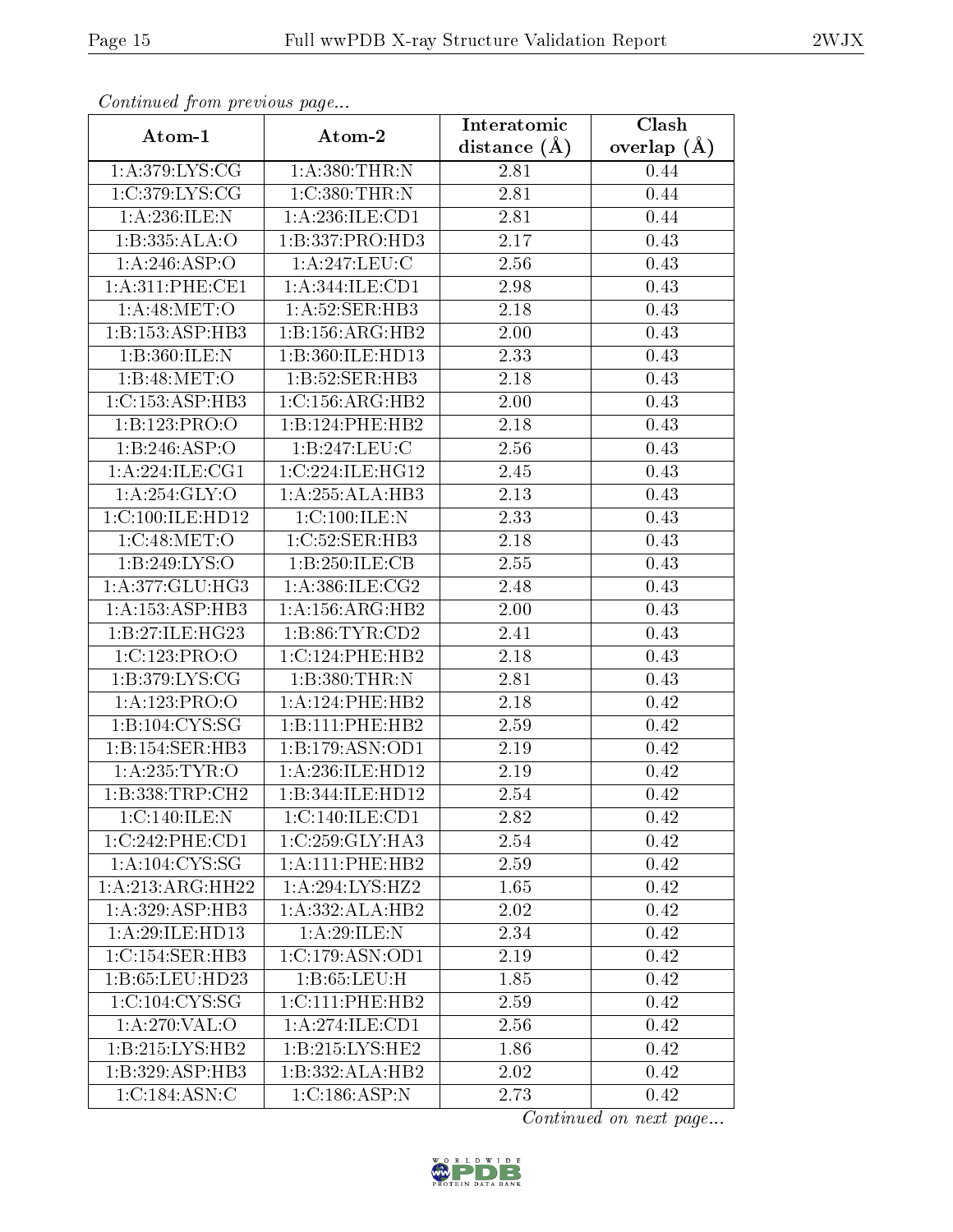| $\frac{1}{2}$       |                     | Interatomic       | Clash         |
|---------------------|---------------------|-------------------|---------------|
| Atom-1              | Atom-2              | distance $(A)$    | overlap $(A)$ |
| 1:C:29:ILE:N        | 1:C:29:ILE:HD13     | 2.34              | 0.42          |
| 1:A:154:SER:HB3     | 1: A: 179: ASN: OD1 | 2.19              | 0.42          |
| 1:B:242:PHE:CD1     | 1:B:259:GLY:HA3     | 2.54              | 0.42          |
| 1: A:62: ILE: HD12  | 1:A:62:ILE:H        | 1.84              | 0.42          |
| 1:A:94:LYS:HZ1      | 1: A: 155: ASP:HA   | 1.77              | 0.42          |
| 1:B:180:VAL:O       | 1: B: 180: VAL: CG1 | 2.68              | 0.42          |
| 1: A: 184: ASN: C   | 1:A:186:ASP:N       | 2.73              | 0.41          |
| 1: A:27: ILE: HG23  | 1: A:86:TYR:CD2     | 2.41              | 0.41          |
| 1: A:71: PHE:HD1    | 1:B:103:PHE:CD2     | 2.38              | 0.41          |
| 1:B:112:ILE:HD13    | 1:B:126:ILE:HG13    | $2.02\,$          | 0.41          |
| 1:C:398:THR:O       | 1:C:398:THR:HG22    | 2.19              | 0.41          |
| 1: A:113:THR:HA     | 1:A:114:PRO:HD3     | 1.88              | 0.41          |
| 1: A:202:LYS:HG2    | 1:A:202:LYS:O       | 2.20              | 0.41          |
| 1:A:153:ASP:HB2     | 1: A:211:CYS:HA     | 2.03              | 0.41          |
| 1:C:338:TRP:CH2     | 1:C:344:ILE:HD12    | 2.55              | 0.41          |
| 1:A:237:ILE:CD1     | 1:A:257:VAL:HG12    | 2.50              | 0.41          |
| 1:C:153:ASP:HB2     | 1:C:211:CYS:HA      | 2.03              | 0.41          |
| 1:C:65:LEU:H        | 1:C:65:LEU:HD23     | 1.84              | 0.41          |
| 1:C:180:VAL:O       | 1:C:180:VAL:CG1     | 2.68              | 0.41          |
| 1:C:202:LYS:O       | 1:C:202:LYS:HG2     | 2.20              | 0.41          |
| 1:C:329:ASP:HB3     | 1:C:332:ALA:HB2     | $\overline{2}.02$ | 0.41          |
| 1:A:112:ILE:HD13    | 1: A:126: ILE: CG1  | 2.51              | 0.41          |
| 1: A:30: GLY:HA3    | 1:A:88:ILE:HD13     | 2.02              | 0.41          |
| 1:C:100:ILE:HD12    | 1:C:100:ILE:H       | 1.86              | 0.41          |
| 1: B: 153: ASP: HB2 | 1:B:211:CYS:HA      | 2.03              | 0.41          |
| 1:B:202:LYS:O       | 1:B:202:LYS:HG2     | 2.20              | 0.41          |
| 1:B:29:ILE:C        | 1:B:29:ILE:HD12     | 2.42              | 0.40          |
| 1:C:201:LEU:C       | 1:C:203:LYS:N       | 2.75              | 0.40          |
| 1: A:201:LEU:C      | 1: A:203:LYS:N      | 2.75              | 0.40          |
| 1:C:242:PHE:O       | 1:C:247:LEU:HD23    | 2.21              | 0.40          |
| 1:C:358:GLY:O       | 1:C:360:ILE:HD12    | 2.21              | 0.40          |
| 1:C:377:GLU:HB2     | 1:C:386:ILE:CG2     | 2.51              | 0.40          |
| 1:B:112:ILE:HD13    | 1:B:126:ILE:CG1     | 2.51              | 0.40          |

All (11) symmetry-related close contacts are listed below. The label for Atom-2 includes the symmetry operator and encoded unit-cell translations to be applied.

| Atom-1         | Atom-2                     | Interatomic<br>distance (A) | Clash<br>overlap $(A)$ |
|----------------|----------------------------|-----------------------------|------------------------|
| 1 C 54 SER CB  | 1:C:318:ARG:NH2[8]<br>5541 | .28                         | Ո Գ2                   |
| 1 B 245 GLY CA | 1:C:283:LYS:NZ[3]          | 137                         | 0.83                   |

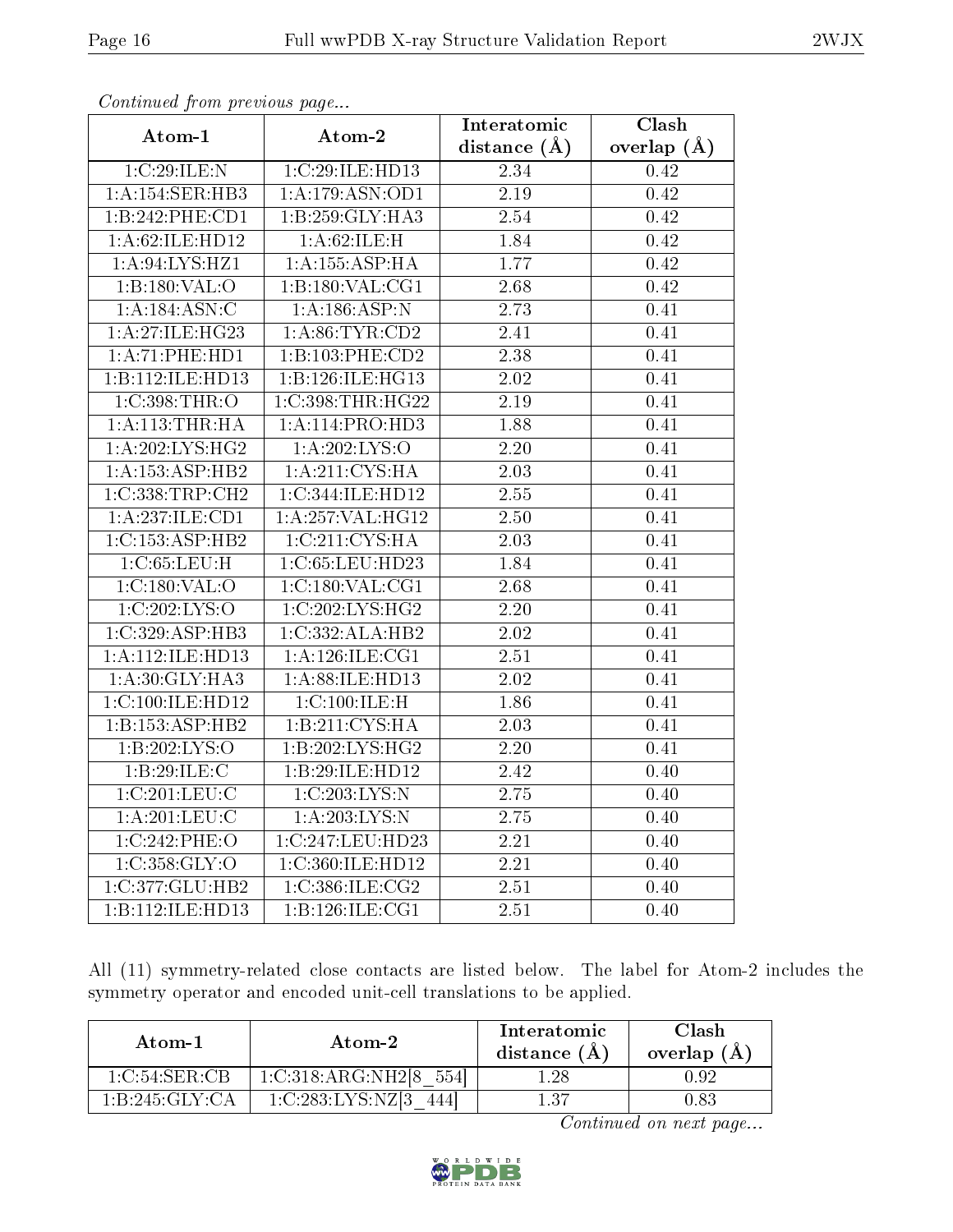| Atom-1          | Atom-2                               | Interatomic<br>distance $(A)$ | Clash<br>overlap $(A)$ |
|-----------------|--------------------------------------|-------------------------------|------------------------|
|                 |                                      |                               |                        |
| 1:B:245:GLY:C   | 1:C:283:LYS:NZ[3]<br>444             | 1.48                          | 0.72                   |
| 1:C:54:SER:OG   | 1:C:318:ARG:NH2[8 554]               | 1.73                          | 0.47                   |
| 1: B:245: GLY:O | 1:C:283:LYS:CE[3]                    | 1.74                          | 0.46                   |
| 1:B:245:GLY:C   | 1:C:283:LYS:CE[3 444]                | 1.84                          | 0.36                   |
| 1: B:59:THR:CG2 | 1:B:334:PRO:CG[3 444]                | 1.87                          | 0.33                   |
| 1:B:252:PHE:CZ  | 1:C:48:MET:CE[3 444]                 | 2.00                          | 0.20                   |
| 1:B:252:PHE:CE2 | 1:C:48:MET:CE[3]<br>444              | 2.05                          | 0.15                   |
| 1:B:246:ASP:N   | $1:C:283:LYS:NZ$ <sup>3</sup><br>444 | 2.08                          | 0.12                   |
| 1: A:60: PRO:O  | 1: A: 333: ASN: O[4]<br>545          | 2.13                          | 0.07                   |

# 5.3 Torsion angles  $(i)$

#### 5.3.1 Protein backbone (i)

In the following table, the Percentiles column shows the percent Ramachandran outliers of the chain as a percentile score with respect to all X-ray entries followed by that with respect to entries of similar resolution.

The Analysed column shows the number of residues for which the backbone conformation was analysed, and the total number of residues.

| Mol | Chain   | Analysed          | Favoured     | Allowed   | Outliers | Percentiles |
|-----|---------|-------------------|--------------|-----------|----------|-------------|
|     |         | $357/388$ (92%)   | 336 $(94\%)$ | $20(6\%)$ | $1(0\%)$ | 75<br>41    |
|     | B       | $357/388$ (92%)   | 336 $(94\%)$ | $20(6\%)$ | $1(0\%)$ | 75<br>41    |
|     | $\rm C$ | 357/388 (92%)     | 335 $(94\%)$ | $21(6\%)$ | $1(0\%)$ | 75<br>41    |
| All | All     | $1071/1164(92\%)$ | $1007(94\%)$ | 61 $(6%)$ | $3(0\%)$ | 75<br>41    |

All (3) Ramachandran outliers are listed below:

| Mol | Chain | Res | Type  |
|-----|-------|-----|-------|
|     |       | 255 | A L A |
|     |       | 255 | ΔI    |
|     |       | 255 |       |

#### 5.3.2 Protein sidechains  $(i)$

In the following table, the Percentiles column shows the percent sidechain outliers of the chain as a percentile score with respect to all X-ray entries followed by that with respect to entries of similar resolution.

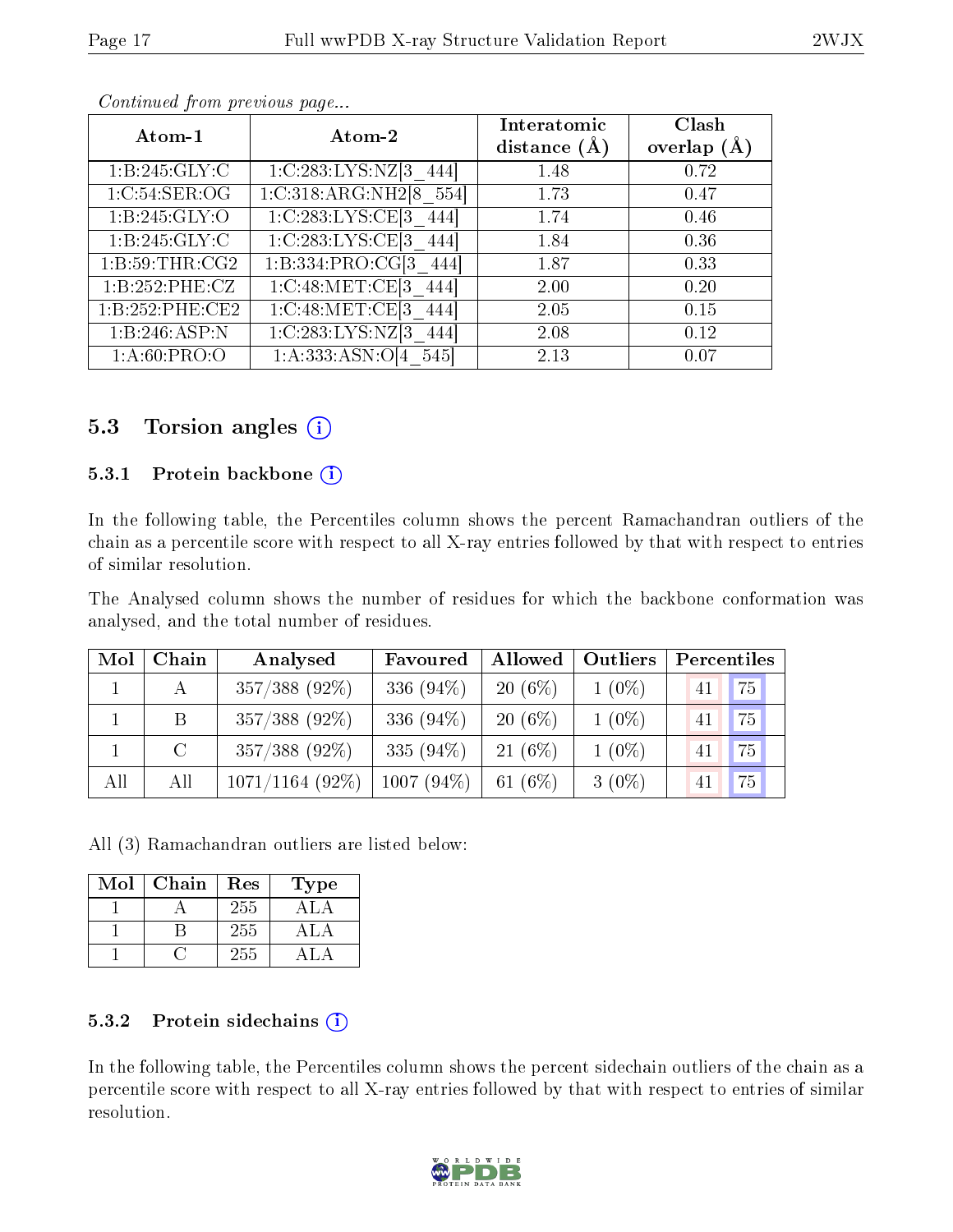| Mol | Chain          | Analysed         | Outliers<br>Rotameric |           | Percentiles           |  |
|-----|----------------|------------------|-----------------------|-----------|-----------------------|--|
|     | A              | $316/336(94\%)$  | 307(97%)              | $9(3\%)$  | 65<br>43              |  |
|     | B.             | $316/336(94\%)$  | 311 $(98\%)$          | $5(2\%)$  | 78<br>62 <sup>°</sup> |  |
|     | $\overline{C}$ | $316/336(94\%)$  | $309(98\%)$           | $7(2\%)$  | 71<br>52              |  |
| All | All            | $948/1008(94\%)$ | 927(98%)              | $21(2\%)$ | 71<br>52 <sub>1</sub> |  |

The Analysed column shows the number of residues for which the sidechain conformation was analysed, and the total number of residues.

All (21) residues with a non-rotameric sidechain are listed below:

| Mol            | Chain                               | Res              | Type                                |
|----------------|-------------------------------------|------------------|-------------------------------------|
| $\mathbf{1}$   | $\overline{\rm A}$                  | $\overline{25}$  | <b>ASN</b>                          |
| $\overline{1}$ | $\overline{A}$                      | 29               | ILE                                 |
| $\mathbf{1}$   | $\overline{A}$                      | 201              | LEU                                 |
| $\mathbf{1}$   | $\overline{A}$                      | 224              | ILE                                 |
| $\overline{1}$ | $\overline{A}$                      | 236              | ILE                                 |
| $\overline{1}$ | $\overline{A}$                      | 262              | ILE                                 |
| $\overline{1}$ | $\overline{A}$                      | 320              | GLU                                 |
| $\overline{1}$ | $\overline{A}$                      | $\overline{3}21$ | ILE                                 |
| $\overline{1}$ | $\overline{\rm A}$                  | 330              | <b>CYS</b>                          |
| $\mathbf{1}$   | $\overline{\mathbf{B}}$             | $\overline{25}$  | $\overline{\mathrm{ASN}}$           |
| $\mathbf{1}$   | $\overline{\mathbf{B}}$             | 201              | <b>LEU</b>                          |
| $\overline{1}$ | $\, {\bf B}$                        | 320              | GLU                                 |
| $\overline{1}$ | $\overline{\mathbf{B}}$             | $\overline{33}0$ | $\overline{\mathrm{C} \mathrm{YS}}$ |
| $\mathbf{1}$   | $\overline{\mathbf{B}}$             | 360              | ILE                                 |
| $\overline{1}$ | $\overline{C}$                      | 25               | $\overline{\mathrm{ASN}}$           |
| $\overline{1}$ |                                     | 29               | ILE                                 |
| $\mathbf{1}$   | $\frac{\overline{C}}{\overline{C}}$ | 140              | ILE                                 |
| $\mathbf{1}$   |                                     | 201              | <b>LEU</b>                          |
| $\mathbf{1}$   | $\overline{C}$                      | 224              | ILE                                 |
| $\overline{1}$ | $\overline{C}$                      | 320              | $\overline{{\rm GLU}}$              |
| $\mathbf{1}$   | $\overline{\rm C}$                  | 330              | <b>CYS</b>                          |

Some sidechains can be flipped to improve hydrogen bonding and reduce clashes. All (6) such sidechains are listed below:

| Mol | Chain | Res | <b>Type</b> |
|-----|-------|-----|-------------|
|     |       | 174 | <b>GLN</b>  |
|     |       | 251 | GLN         |
|     |       | 174 | GLN         |
|     |       | 251 | <b>GLN</b>  |
|     |       | 25  | ASN         |

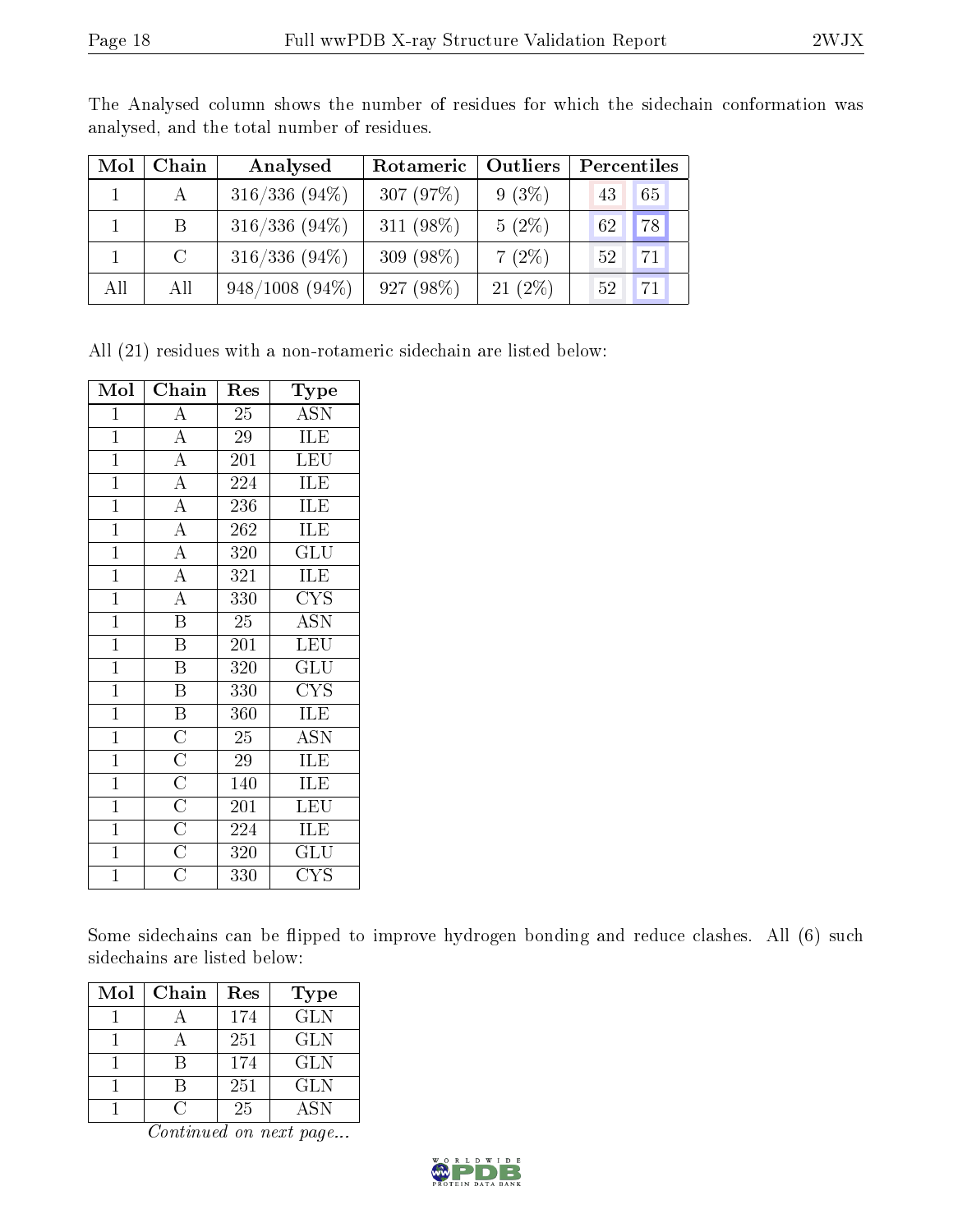Continued from previous page...

| Mol | Chain | $\pm$ Res | Type |
|-----|-------|-----------|------|
|     |       |           |      |

#### 5.3.3 RNA (i)

There are no RNA molecules in this entry.

# 5.4 Non-standard residues in protein, DNA, RNA chains (i)

There are no non-standard protein/DNA/RNA residues in this entry.

## 5.5 Carbohydrates  $(i)$

There are no carbohydrates in this entry.

# 5.6 Ligand geometry (i)

There are no ligands in this entry.

## 5.7 [O](https://www.wwpdb.org/validation/2017/XrayValidationReportHelp#nonstandard_residues_and_ligands)ther polymers  $(i)$

There are no such residues in this entry.

## 5.8 Polymer linkage issues  $(i)$

The following chains have linkage breaks:

|  | Mol∣Chain∣Number of breaks |
|--|----------------------------|
|  |                            |
|  |                            |
|  |                            |

All chain breaks are listed below:

| Model | $\mid$ Chain $\mid$ Residue-1 $\mid$ Atom-1 $\mid$ |            | $\mid$ Residue-2 $\mid$ Atom-2 $\mid$ Distance (A) |
|-------|----------------------------------------------------|------------|----------------------------------------------------|
|       | 373:ILE                                            | 374:ASN    | $1.63\,$                                           |
|       | 263:VAL                                            | 264:ASP    | 117                                                |
|       | 371:TYR                                            | 372:THR    | 1.13                                               |
|       | 249:LYS                                            | $250:$ ILE | 1 በ7                                               |

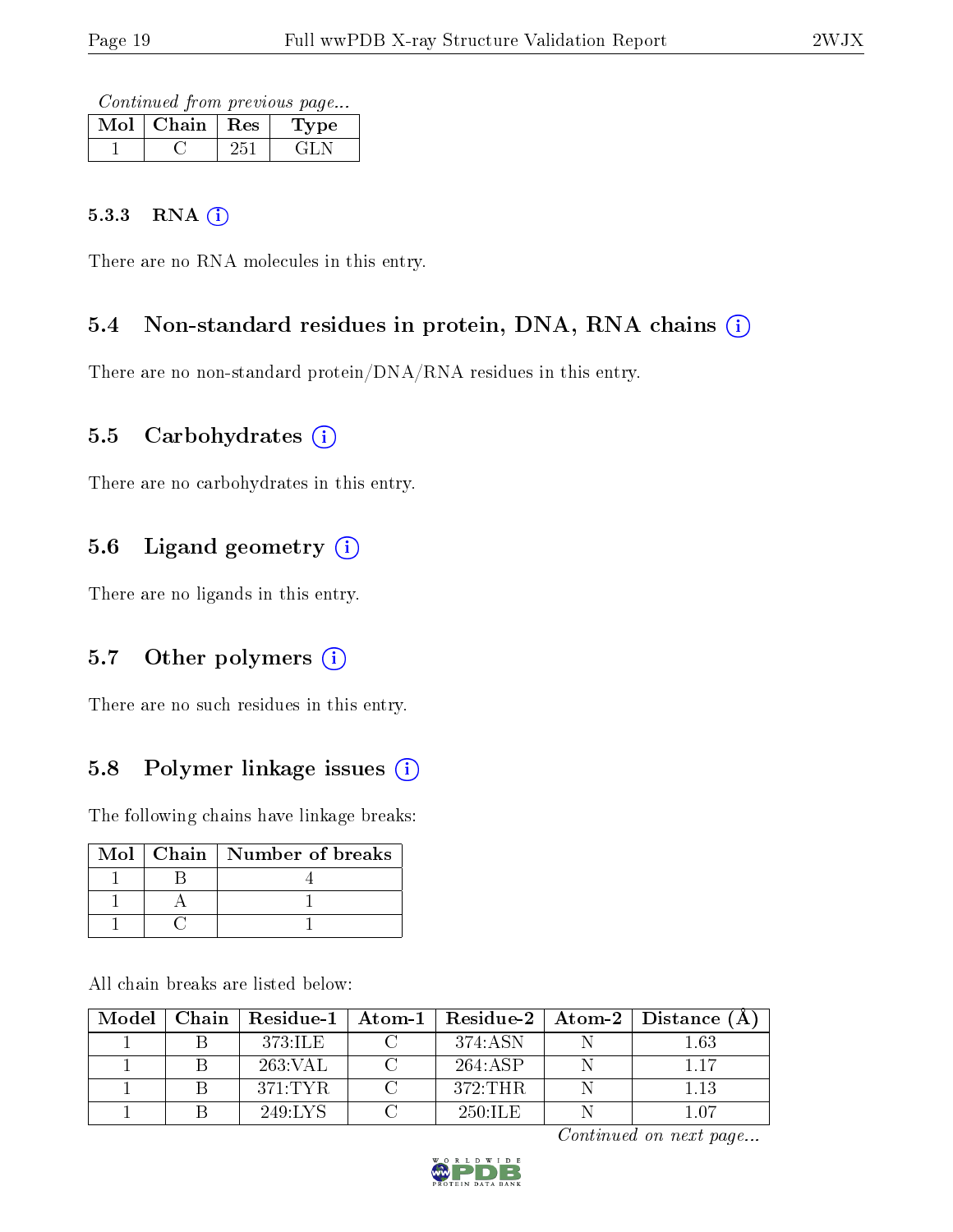| Continued from previous page |  |  |
|------------------------------|--|--|

| Model |         |            | Chain   Residue-1   Atom-1   Residue-2   Atom-2   Distance $(A)$ |
|-------|---------|------------|------------------------------------------------------------------|
|       | 249:LYS | 250:IIE    | 0.06                                                             |
|       | 249:LYS | $250:$ ILE | .06                                                              |